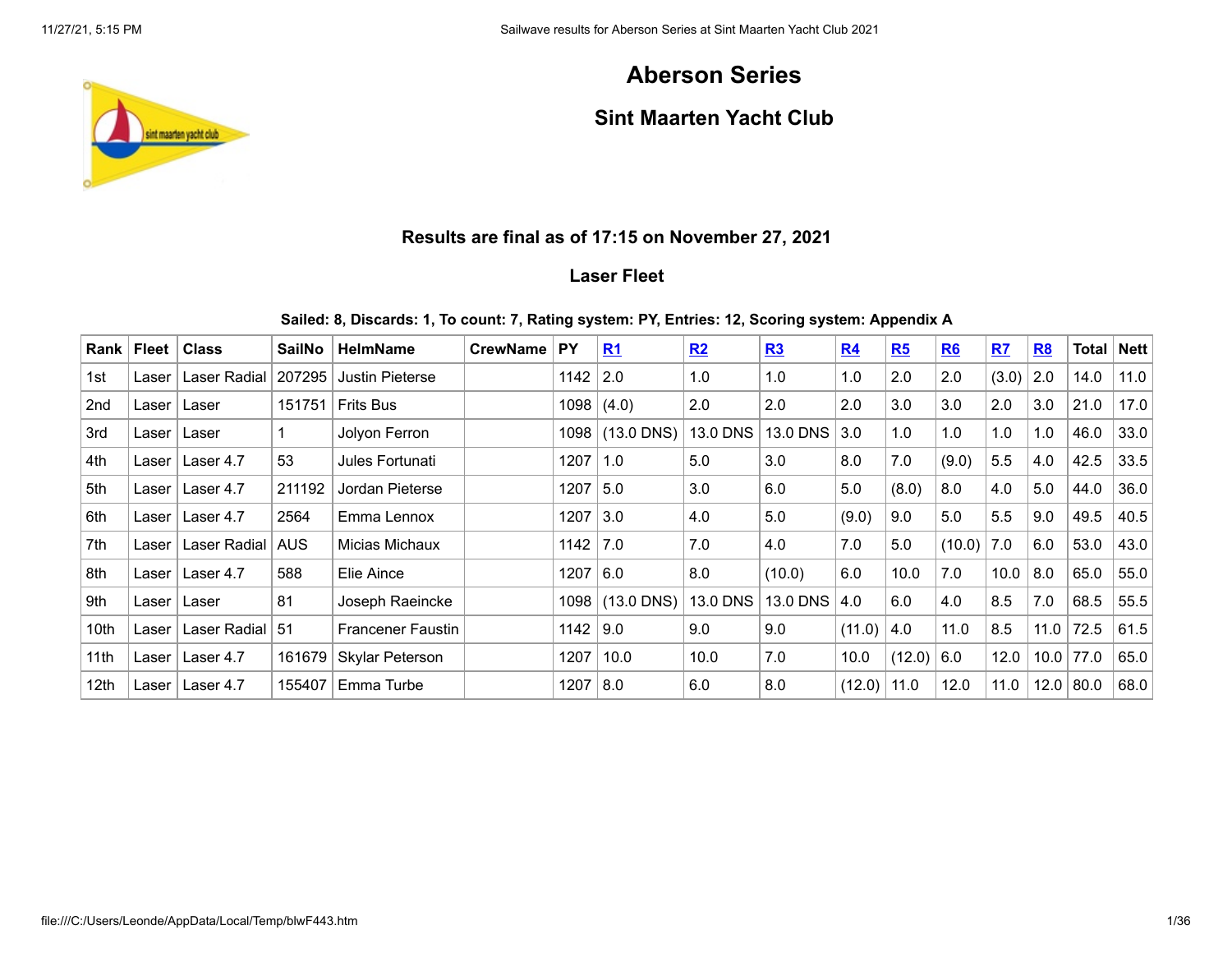## **Laser Pico Fleet**

| Rank | Fleet         | <b>Class</b> | SailNo | <b>HelmName</b>        | CrewName | Rating $R1$ |               | R2                | R3                | R <sub>4</sub> | R5                | <b>R6</b>         | R7                | <b>R8</b>         | Total | Nett |
|------|---------------|--------------|--------|------------------------|----------|-------------|---------------|-------------------|-------------------|----------------|-------------------|-------------------|-------------------|-------------------|-------|------|
| 1st  | Laser<br>Pico |              |        | Rio Stomp              |          |             | 1.0           | 1.0               | 1.0               | (3.0)          | 1.0               | 2.0               | 1.0               | 2.0               | 12.0  | 9.0  |
| 2nd  | Laser<br>Pico |              |        | James Lennox           |          |             | 2.0           | (3.0)             | 2.0               | 1.0            | 2.0               | 1.0               | 2.0               | 1.0               | 14.0  | 11.0 |
| 3rd  | Laser<br>Pico |              |        | <b>Clarice Darling</b> |          |             | (4.0)         | 4.0               | 4.0               | 2.0            | 3.0               | 4.0               | 3.0               | 4.0               | 28.0  | 24.0 |
| 4th  | Laser<br>Pico |              |        | Wabi<br>Teunissen      |          |             | (6.0)<br>DNS) | 6.0<br><b>DNS</b> | 6.0<br><b>DNS</b> | 4.0            | 4.0               | 3.0               | 4.0               | 3.0               | 36.0  | 30.0 |
| 5th  | Laser<br>Pico |              |        | John Darling           |          |             | 3.0           | 2.0               | 3.0               | (6.0)<br>DNS)  | 6.0<br><b>DNS</b> | 6.0<br><b>DNS</b> | 6.0<br><b>DNS</b> | 6.0<br><b>DNS</b> | 38.0  | 32.0 |

**Sailed: 8, Discards: 1, To count: 7, Entries: 5, Scoring system: Appendix A**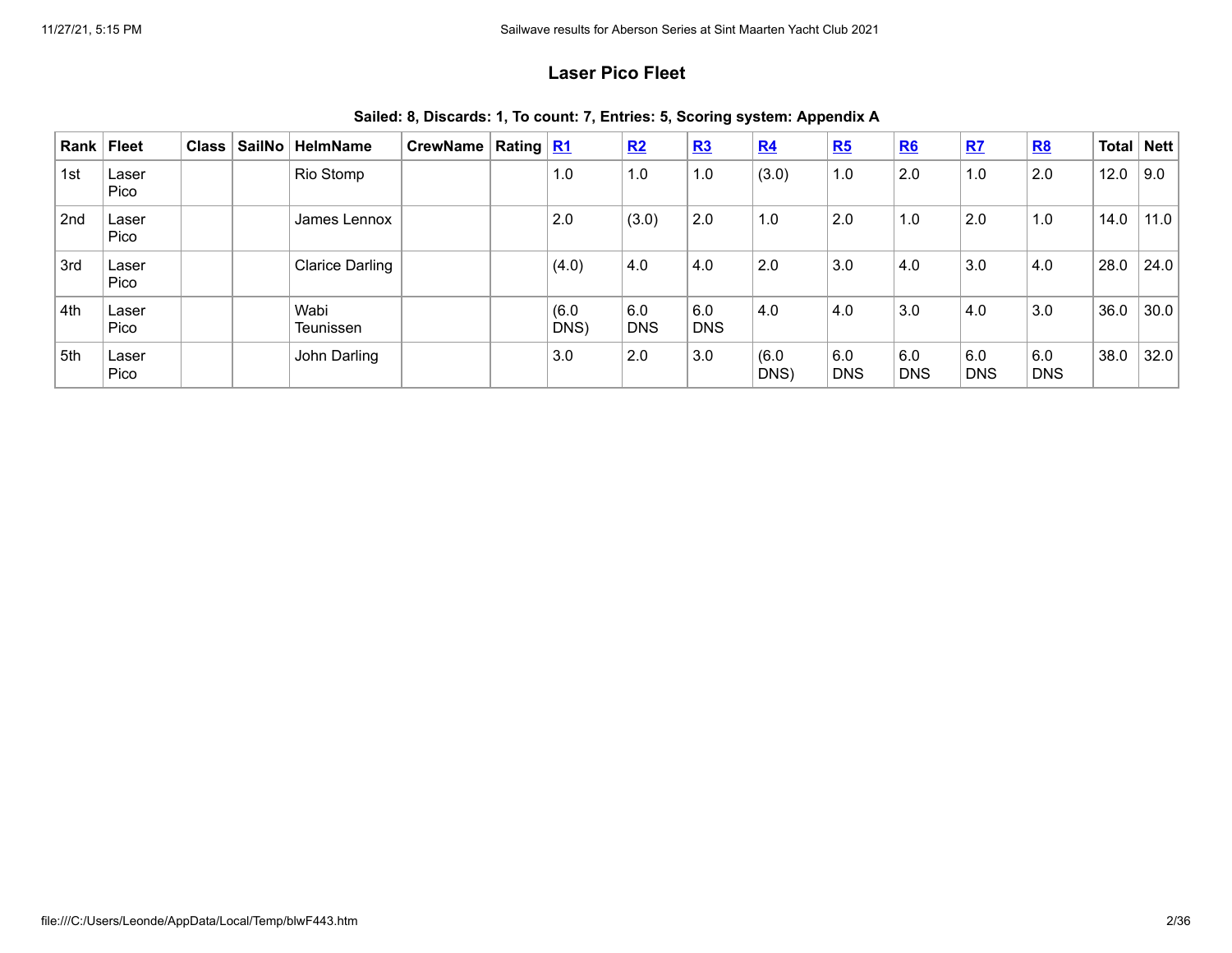## **Optimist Fleet**

|  |  |  |  |  |  |  | Sailed: 8, Discards: 1, To count: 7, Entries: 12, Scoring system: Appendix A |
|--|--|--|--|--|--|--|------------------------------------------------------------------------------|
|--|--|--|--|--|--|--|------------------------------------------------------------------------------|

| Rank | <b>Fleet</b> | <b>Class</b> | <b>SailNo</b>                | <b>HelmName</b>              | <b>CrewName</b> | Rating   R1 |                | R2                 | R3                 | R4             | R5                 | R6                 | R7                 | <b>R8</b>          | <b>Total</b> | <b>Nett</b> |
|------|--------------|--------------|------------------------------|------------------------------|-----------------|-------------|----------------|--------------------|--------------------|----------------|--------------------|--------------------|--------------------|--------------------|--------------|-------------|
| 1st  | Optimist     |              | 45                           | Lolie Osswald                |                 |             | (6.0)          | 2.0                | 1.0                | 1.0            | 1.0                | 2.0                | 3.0                | 2.0                | 18.0         | 12.0        |
| 2nd  | Optimist     |              | <b>SCS</b>                   | Marvin Febrissy              |                 |             | 3.0            | 1.0                | 4.0                | 2.0            | 2.0                | (7.0)              | 2.0                | 3.0                | 24.0         | 17.0        |
| 3rd  | Optimist     |              | 77                           | Corentine<br>corroy          |                 |             | 4.0            | 7.0                | (8.0)              | 3.0            | 3.0                | 3.0                | 1.0                | 1.0                | 30.0         | 22.0        |
| 4th  | Optimist     |              | <b>FRA</b>                   | Emilien Le<br>Normand        |                 |             | 1.0            | 3.0                | 3.0                | (7.0)          | 5.0                | 6.0                | 5.0                | 5.0                | 35.0         | 28.0        |
| 5th  | Optimist     |              | 42                           | Sarah Michaux                |                 |             | (7.0)          | 4.0                | 5.0                | 6.0            | 4.0                | 1.0                | 4.0                | 6.0                | 37.0         | 30.0        |
| 6th  | Optimist     |              | <b>FRA 1937</b>              | <b>Clement Le</b><br>Normand |                 |             | 5.0            | 6.0                | 2.0                | 5.0            | 6.0                | (8.0)              | 6.0                | 4.0                | 42.0         | 34.0        |
| 7th  | Optimist     |              | CARIBEAN<br><b>INSURANCE</b> | <b>Arthur Bruel</b>          |                 |             | 2.0            | 5.0                | 6.0                | 4.0            | (10.0)             | 5.0                | 7.0                | 7.0                | 46.0         | 36.0        |
| 8th  | Optimist     |              | 78                           | Nathan<br>Sheppard           |                 |             | 8.0            | 9.0                | (10.0)             | 8.0            | 9.0                | 9.0                | 9.0                | 9.0                | 71.0         | 61.0        |
| 9th  | Optimist     |              | <b>Black</b>                 | Feline<br>Oosterhoff         |                 |             | (13.0)<br>DNS) | 13.0<br><b>DNS</b> | 13.0<br><b>DNS</b> | 9.0            | 8.0                | 4.0                | 10.0               | 10.0               | 80.0         | 67.0        |
| 10th | Optimist     |              | 43                           | Tomas Magras                 |                 |             | (13.0)<br>DNS) | 13.0<br><b>DNS</b> | 13.0<br><b>DNS</b> | 10.0           | 7.0                | 10.0               | 8.0                | 8.0                | 82.0         | 69.0        |
| 11th | Optimist     |              | 93                           | Haes Stanley                 |                 |             | 9.0            | 8.0                | 7.0                | (13.0)<br>DNS) | 13.0<br><b>DNS</b> | 13.0<br><b>DNS</b> | 13.0<br><b>DNS</b> | 13.0<br><b>DNS</b> | 89.0         | 76.0        |
| 12th | Optimist     |              | 72                           | Aden Stomp                   |                 |             | 10.0           | 10.0               | 9.0                | (13.0)<br>DNS) | 13.0<br><b>DNS</b> | 13.0<br><b>DNS</b> | 13.0<br><b>DNS</b> | 13.0<br><b>DNS</b> | 94.0         | 81.0        |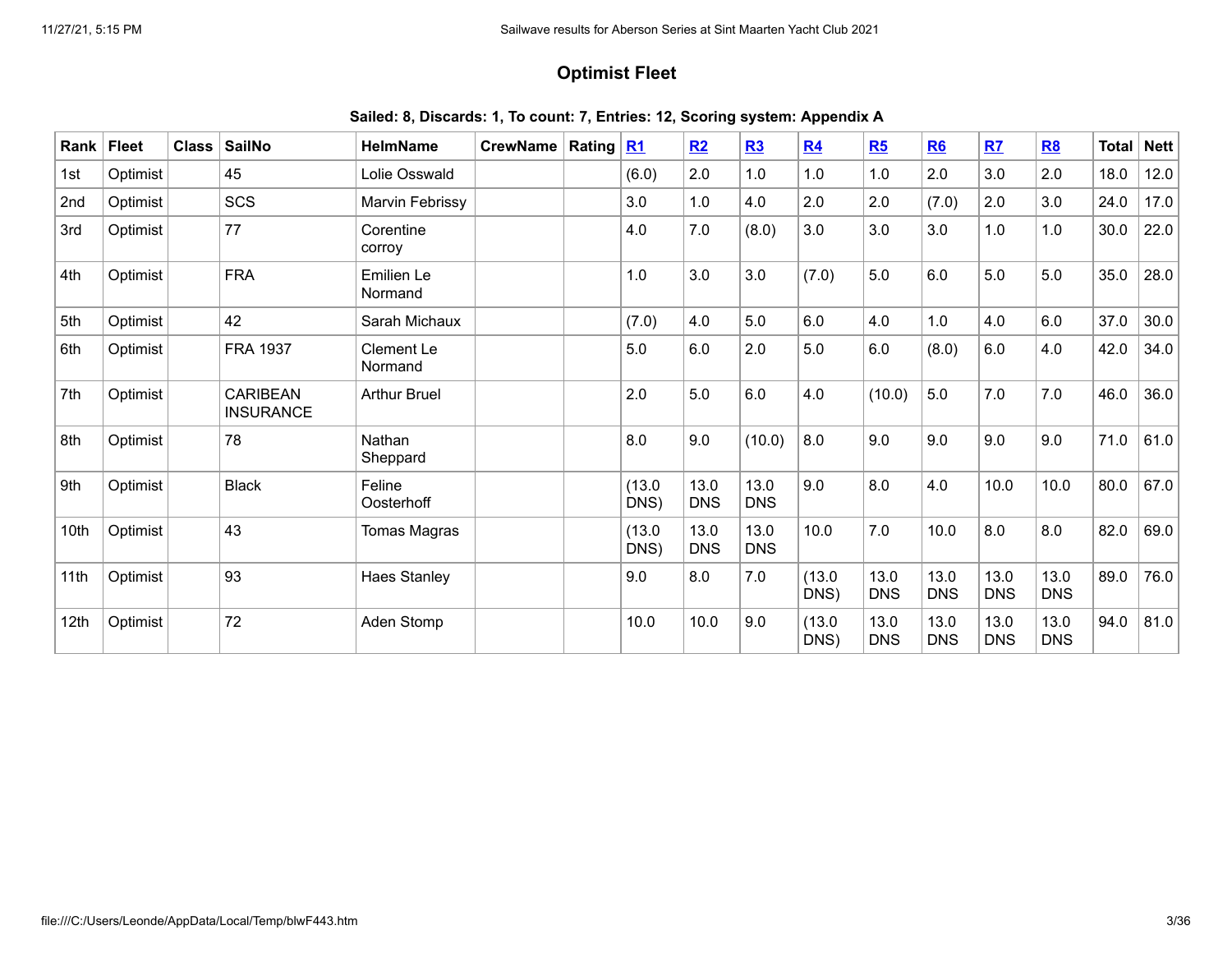## **RS Quest Fleet**

|       | <b>Rank   Fleet</b>    |      |         |        |                                                                                  |  |  |  | <u>R2</u>   <u>R3</u>   <u>R4</u>   <u>R5</u>   <u>R6</u>   R7   R8   Total   Nett |      |
|-------|------------------------|------|---------|--------|----------------------------------------------------------------------------------|--|--|--|------------------------------------------------------------------------------------|------|
| ∣ 1st | ⊺RS Quest I            | 2000 | Antonin | Tibo   | $^{+}(1.0)\, \,1.0\, \,1.0\, \,1.0\, \,1.0\, \,1.0\, \,1.0\, \,1.0\, \,8.0\, \,$ |  |  |  |                                                                                    | 7.0  |
| 2nd   | ⊦RS Quest <sup>⊦</sup> | 1990 | Louka   | Melina |                                                                                  |  |  |  | $(2.0)$ $  2.0   2.0   2.0   2.0   2.0   2.0   2.0   16.0$                         | 14.0 |

**Sailed: 8, Discards: 1, To count: 7, Entries: 2, Scoring system: Appendix A**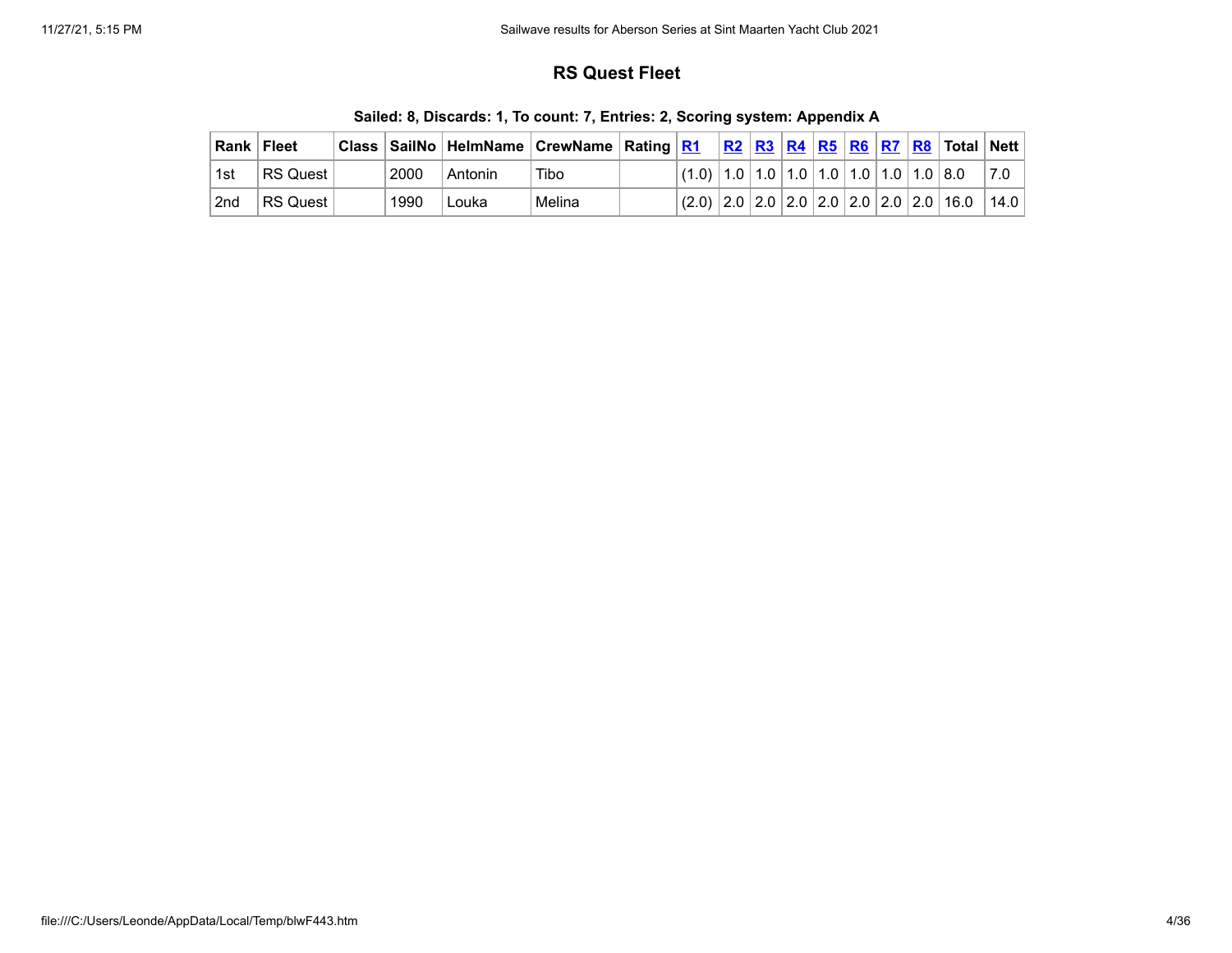### **R1 - Laser Fleet**

<span id="page-4-0"></span>

| Rank            | <b>Fleet</b> | <b>Class</b> | <b>SailNo</b> | <b>HelmName</b>          | <b>CrewName</b> | PY   | <b>Start</b> | <b>Finish</b> | <b>Elapsed</b> | <b>Corrected</b> | <b>Points</b> |
|-----------------|--------------|--------------|---------------|--------------------------|-----------------|------|--------------|---------------|----------------|------------------|---------------|
| 1               | Laser        | Laser 4.7    | 53            | Jules Fortunati          |                 | 1207 | 14:20:03     | 14:30:54      | 0:10:51        | 0:08:59          | 1.0           |
| 2               | Laser        | Laser Radial | 207295        | <b>Justin Pieterse</b>   |                 | 1142 | 14:20:03     | 14:30:20      | 0:10:17        | 0:09:00          | 2.0           |
| 3               | Laser l      | Laser 4.7    | 2564          | Emma Lennox              |                 | 1207 | 14:20:03     | 14:31:06      | 0:11:03        | 0:09:09          | 3.0           |
| 4               | Laser l      | Laser        | 151751        | <b>Frits Bus</b>         |                 | 1098 | 14:20:03     | 14:30:10      | 0:10:07        | 0:09:13          | 4.0           |
| 5               | Laser        | Laser 4.7    | 211192        | Jordan Pieterse          |                 | 1207 | 14:20:03     | 14:31:29      | 0:11:26        | 0:09:28          | 5.0           |
| $\,6$           | Laser l      | Laser 4.7    | 588           | Elie Aince               |                 | 1207 | 14:20:03     | 14:31:46      | 0:11:43        | 0:09:42          | 6.0           |
| 7               | Laser        | Laser Radial | <b>AUS</b>    | Micias Michaux           |                 | 1142 | 14:20:03     | 14:31:09      | 0:11:06        | 0:09:43          | 7.0           |
| 8               | Laser        | Laser 4.7    | 155407        | Emma Turbe               |                 | 1207 | 14:20:03     | 14:31:53      | 0:11:50        | 0:09:48          | 8.0           |
| 9               | Laser        | Laser Radial | 51            | <b>Francener Faustin</b> |                 | 1142 | 14:20:03     | 14:31:23      | 0:11:20        | 0:09:55          | 9.0           |
| 10 <sup>°</sup> | Laser l      | Laser 4.7    | 161679        | Skylar Peterson          |                 | 1207 | 14:20:03     | 14:32:15      | 0:12:12        | 0:10:06          | 10.0          |
| 11              | Laser        | Laser        | 1             | Jolyon Ferron            |                 | 1098 |              |               | <b>DNS</b>     |                  | 13.0          |
| 11              | Laser        | Laser        | 81            | Joseph Raeincke          |                 | 1098 |              |               | <b>DNS</b>     |                  | 13.0          |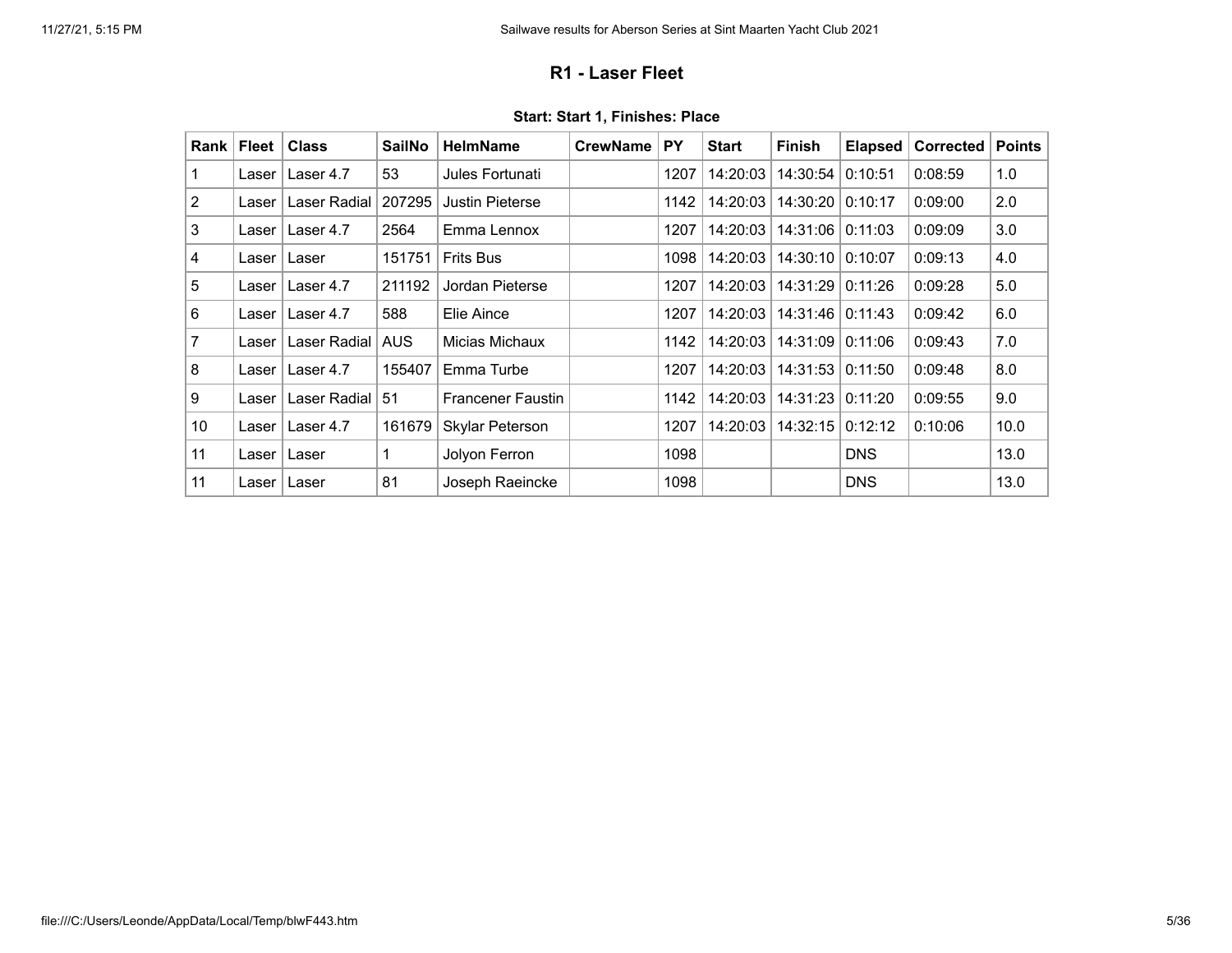## **R2 - Laser Fleet**

<span id="page-5-0"></span>

| Rank            | <b>Fleet</b> | <b>Class</b> | <b>SailNo</b> | <b>HelmName</b>          | <b>CrewName</b> | PY   | <b>Start</b> | <b>Finish</b> | <b>Elapsed</b> | <b>Corrected</b> | <b>Points</b> |
|-----------------|--------------|--------------|---------------|--------------------------|-----------------|------|--------------|---------------|----------------|------------------|---------------|
| $\mathbf 1$     | Laser        | Laser Radial | 207295        | <b>Justin Pieterse</b>   |                 | 1142 | 14:47:03     | 15:05:08      | 0:18:05        | 0:15:50          | 1.0           |
| $\overline{2}$  | Laser        | Laser        | 151751        | <b>Frits Bus</b>         |                 | 1098 | 14:47:03     | 15:04:50      | 0:17:47        | 0:16:12          | 2.0           |
| 3               | Laser l      | Laser 4.7    | 211192        | Jordan Pieterse          |                 | 1207 | 14:47:03     | 15:06:41      | 0:19:38        | 0:16:16          | 3.0           |
| 4               | Laser I      | Laser 4.7    | 2564          | Emma Lennox              |                 | 1207 | 14:47:03     | 15:06:53      | 0:19:50        | 0:16:26          | 4.0           |
| 5               | Laser        | Laser 4.7    | 53            | Jules Fortunati          |                 | 1207 | 14:47:03     | 15:07:01      | 0:19:58        | 0:16:33          | 5.0           |
| $6\phantom{1}$  | Laser l      | Laser 4.7    | 155407        | Emma Turbe               |                 | 1207 | 14:47:03     | 15:08:08      | 0:21:05        | 0:17:28          | 6.0           |
| 7               | Laser        | Laser Radial | <b>AUS</b>    | Micias Michaux           |                 | 1142 | 14:47:03     | 15:07:17      | 0:20:14        | 0:17:43          | 7.0           |
| 8               | Laser        | Laser 4.7    | 588           | Elie Aince               |                 | 1207 | 14:47:03     | 15:09:26      | 0:22:23        | 0:18:33          | 8.0           |
| 9               | Laser        | Laser Radial | 51            | <b>Francener Faustin</b> |                 | 1142 | 14:47:03     | 15:08:23      | 0:21:20        | 0:18:41          | 9.0           |
| 10 <sup>°</sup> | Laser l      | Laser 4.7    | 161679        | Skylar Peterson          |                 | 1207 | 14:47:03     | 15:09:44      | 0:22:41        | 0:18:48          | 10.0          |
| 11              | Laser        | Laser        | 1             | Jolyon Ferron            |                 | 1098 |              |               | <b>DNS</b>     |                  | 13.0          |
| 11              | Laser        | Laser        | 81            | Joseph Raeincke          |                 | 1098 |              |               | <b>DNS</b>     |                  | 13.0          |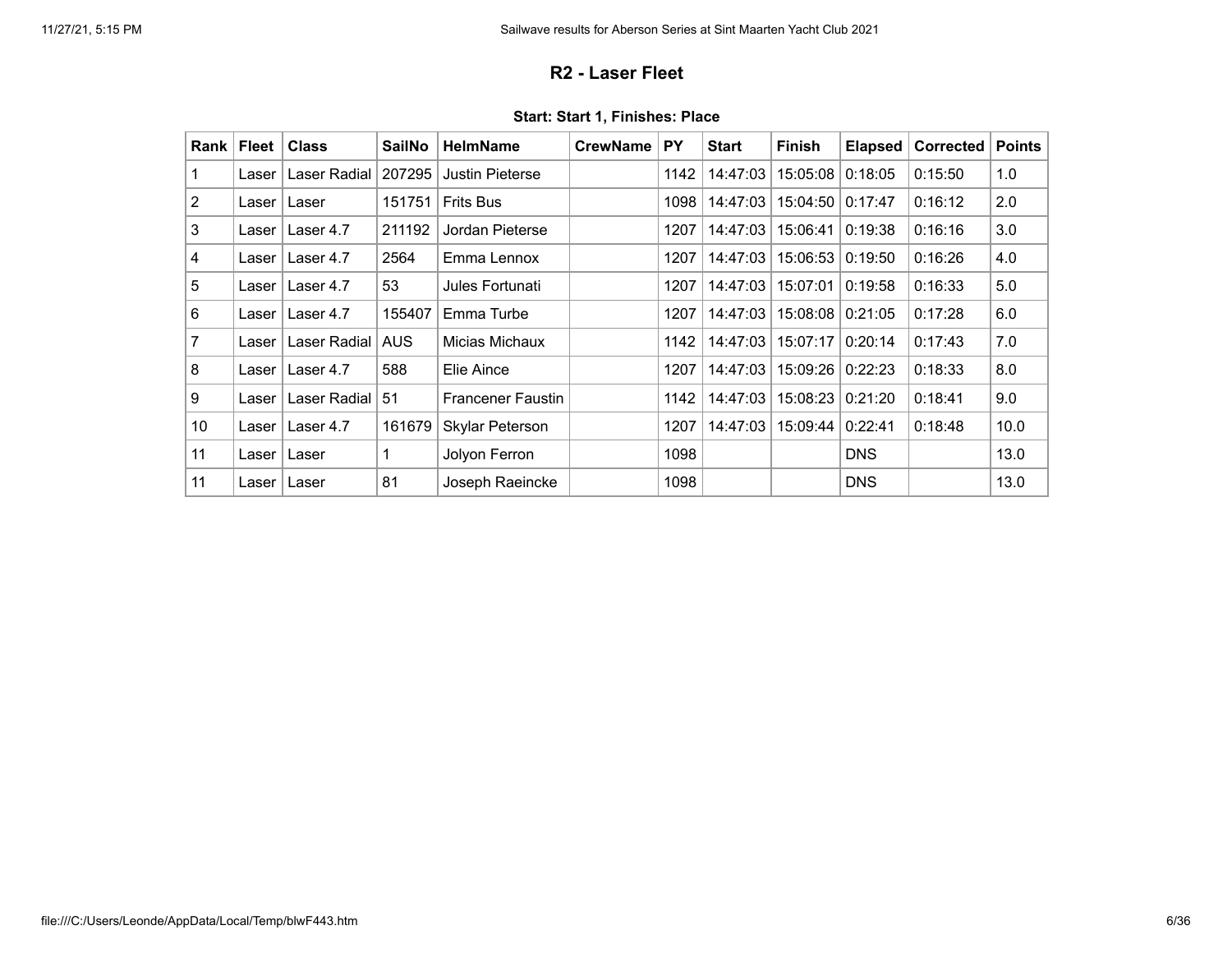## **R3 - Laser Fleet**

<span id="page-6-0"></span>

| Rank            | <b>Fleet</b> | <b>Class</b> | <b>SailNo</b> | <b>HelmName</b>          | <b>CrewName</b> | PY   | <b>Start</b> | <b>Finish</b> | <b>Elapsed</b> | <b>Corrected</b> | <b>Points</b> |
|-----------------|--------------|--------------|---------------|--------------------------|-----------------|------|--------------|---------------|----------------|------------------|---------------|
| 1               | Laser        | Laser Radial | 207295        | <b>Justin Pieterse</b>   |                 | 1142 | 15:16:03     | 15:32:53      | 0:16:50        | 0:14:44          | 1.0           |
| $\overline{2}$  | Laser l      | Laser        | 151751        | <b>Frits Bus</b>         |                 | 1098 | 15:16:03     | 15:32:43      | 0:16:40        | 0:15:11          | 2.0           |
| 3               | Laser l      | Laser 4.7    | 53            | Jules Fortunati          |                 | 1207 | 15:16:03     | 15:34:47      | 0:18:44        | 0:15:31          | 3.0           |
| 4               | Laser        | Laser Radial | <b>AUS</b>    | Micias Michaux           |                 | 1142 | 15:16:03     | 15:34:51      | 0:18:48        | 0:16:28          | 4.0           |
| 5               | Laser        | Laser 4.7    | 2564          | Emma Lennox              |                 | 1207 | 15:16:03     | 15:35:57      | 0:19:54        | 0:16:29          | 5.0           |
| $6\phantom{1}$  | Laser I      | Laser 4.7    | 211192        | Jordan Pieterse          |                 | 1207 | 15:16:03     | 15:36:13      | 0:20:10        | 0:16:42          | 6.0           |
| 7               | Laser l      | Laser 4.7    | 161679        | Skylar Peterson          |                 | 1207 | 15:16:03     | 15:36:32      | 0:20:29        | 0:16:58          | 7.0           |
| 8               | Laser        | Laser 4.7    | 155407        | Emma Turbe               |                 | 1207 | 15:16:03     | 15:36:36      | 0:20:33        | 0:17:02          | 8.0           |
| 9               | Laser        | Laser Radial | 51            | <b>Francener Faustin</b> |                 | 1142 | 15:16:03     | 15:35:50      | 0:19:47        | 0:17:19          | 9.0           |
| 10 <sup>°</sup> | Laser l      | Laser 4.7    | 588           | Elie Aince               |                 | 1207 | 15:16:03     | 15:38:24      | 0:22:21        | 0:18:31          | 10.0          |
| 11              | Laser        | Laser        | 1             | Jolyon Ferron            |                 | 1098 |              |               | <b>DNS</b>     |                  | 13.0          |
| 11              | Laser        | Laser        | 81            | Joseph Raeincke          |                 | 1098 |              |               | <b>DNS</b>     |                  | 13.0          |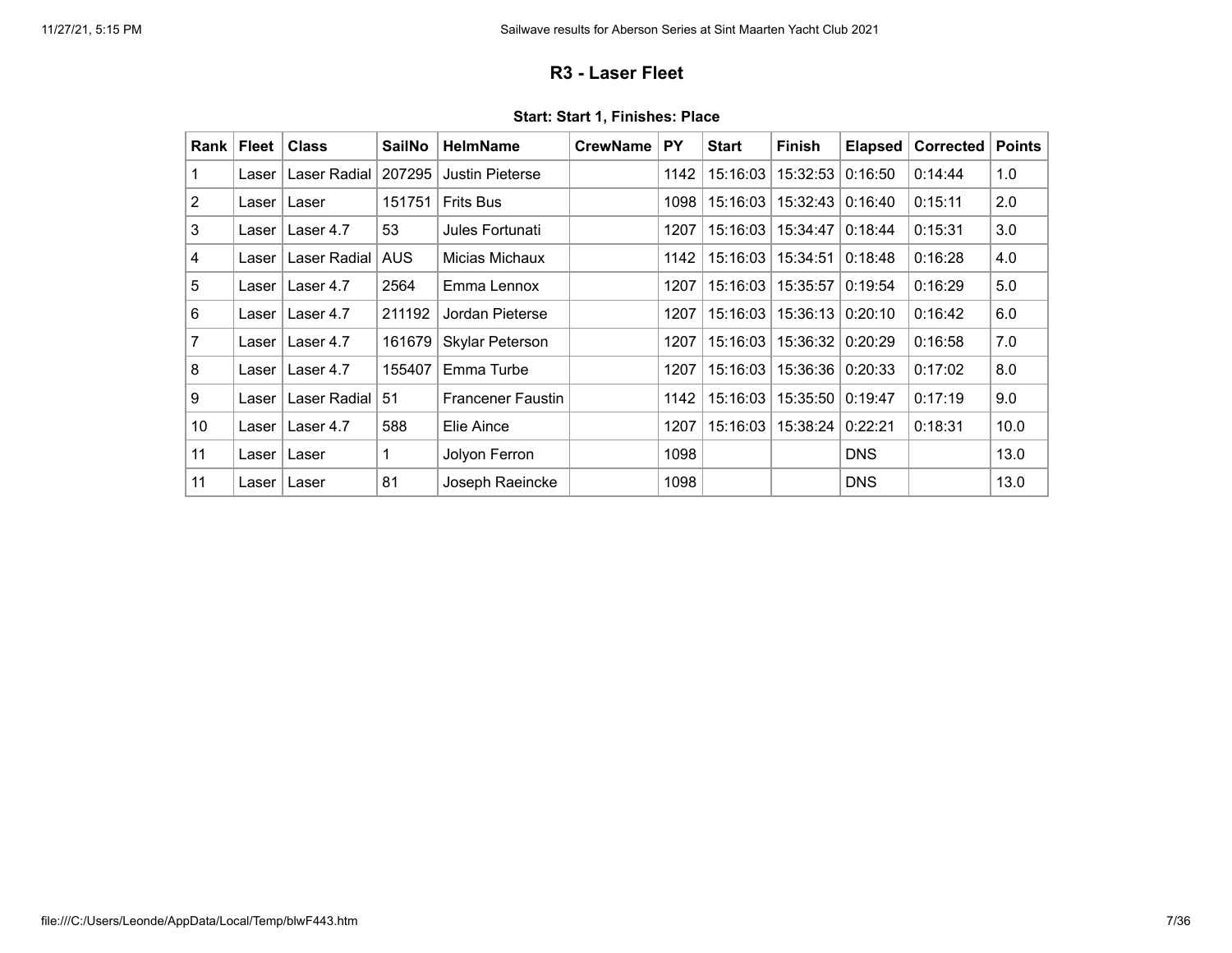### **R4 - Laser Fleet**

<span id="page-7-0"></span>

| Rank | <b>Fleet</b> | <b>Class</b> | <b>SailNo</b> | <b>HelmName</b>          | <b>CrewName</b> | <b>PY</b> | <b>Start</b> | <b>Finish</b>      | <b>Elapsed</b> | <b>Corrected</b> | <b>Points</b> |
|------|--------------|--------------|---------------|--------------------------|-----------------|-----------|--------------|--------------------|----------------|------------------|---------------|
| 1    | Laser        | Laser Radial | 207295        | <b>Justin Pieterse</b>   |                 | 1142      | 14:05:22     | 14:17:00           | 0:11:38        | 0:10:11          | 1.0           |
| 2    | Laser        | Laser        | 151751        | <b>Frits Bus</b>         |                 | 1098      | 14:05:22     | 14:16:46   0:11:24 |                | 0:10:23          | 2.0           |
| 3    | Laser        | Laser        | 1             | Jolyon Ferron            |                 | 1098      | 14:05:22     | 14:16:57           | 0:11:35        | 0:10:33          | 3.0           |
| 4    | Laser        | Laser        | 81            | Joseph Raeincke          |                 | 1098      | 14:05:22     | 14:17:25   0:12:03 |                | 0:10:58          | 4.0           |
| 5    | Laser        | Laser 4.7    | 211192        | Jordan Pieterse          |                 | 1207      | 14:05:22     | 14:19:07           | 0:13:45        | 0:11:24          | 5.0           |
| 6    | Laser l      | Laser 4.7    | 588           | Elie Aince               |                 | 1207      | 14:05:22     | 14:19:15 0:13:53   |                | 0:11:30          | 6.0           |
| 7    | Laser        | Laser Radial | <b>AUS</b>    | Micias Michaux           |                 | 1142      | 14:05:22     | 14:18:36 0:13:14   |                | 0:11:35          | 7.0           |
| 8    | Laser        | Laser 4.7    | 53            | Jules Fortunati          |                 | 1207      | 14:05:22     | 14:19:30   0:14:08 |                | 0:11:43          | 8.0           |
| 9    | Laser        | Laser 4.7    | 2564          | Emma Lennox              |                 | 1207      | 14:05:22     | 14:19:51           | 0:14:29        | 0:12:00          | 9.0           |
| 10   | Laser        | Laser 4.7    | 161679        | Skylar Peterson          |                 | 1207      | 14:05:22     | 14:19:52           | 0:14:30        | 0:12:01          | 10.0          |
| 11   | Laser        | Laser Radial | 51            | <b>Francener Faustin</b> |                 | 1142      | 14:05:22     | 14:19:25   0:14:03 |                | 0:12:18          | 11.0          |
| 12   | Laser        | Laser 4.7    | 155407        | Emma Turbe               |                 | 1207      | 14:05:22     | 14:20:18 0:14:56   |                | 0:12:22          | 12.0          |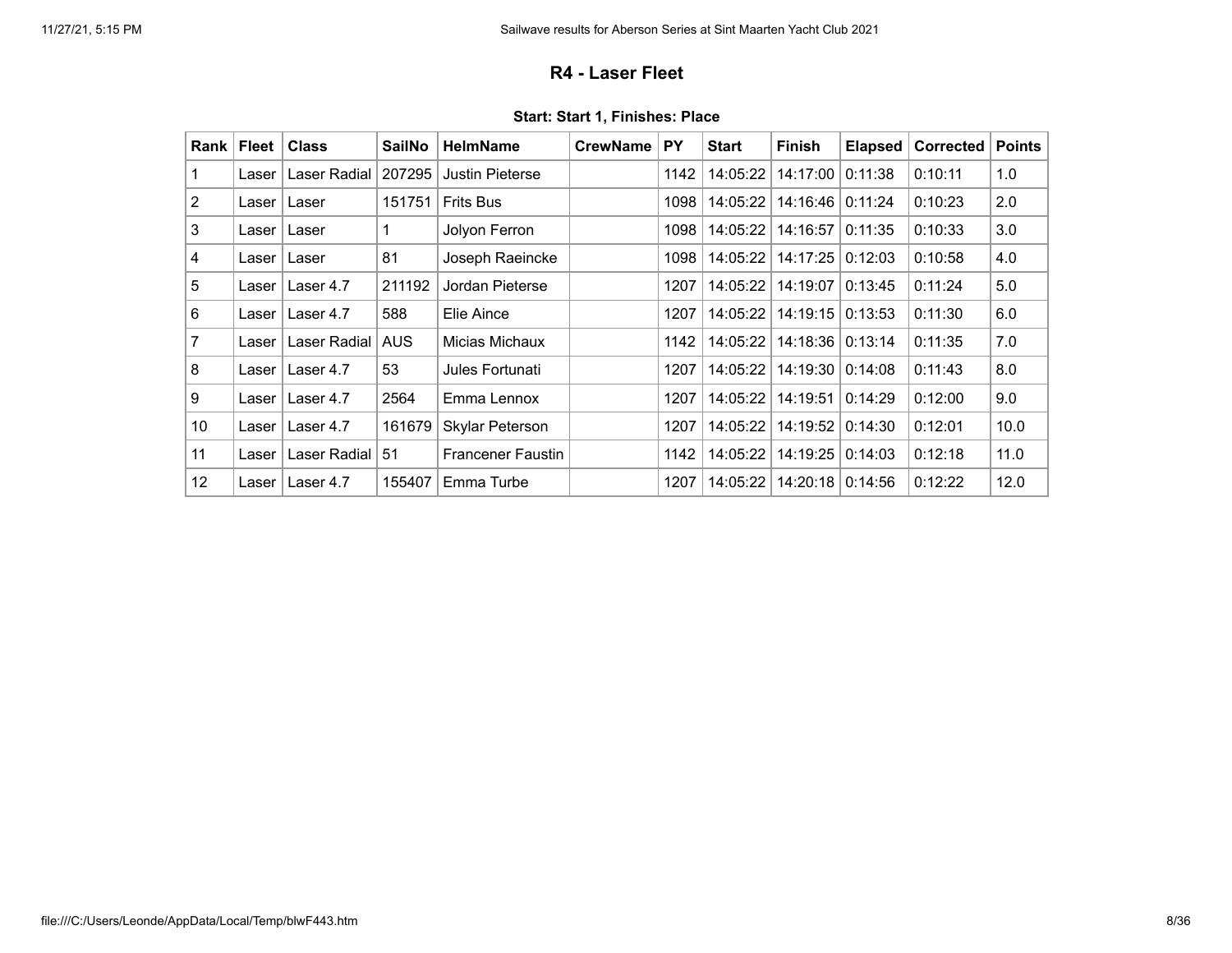## **R5 - Laser Fleet**

<span id="page-8-0"></span>

| Rank           | <b>Fleet</b> | <b>Class</b> | <b>SailNo</b> | <b>HelmName</b>          | <b>CrewName</b> | <b>PY</b> | <b>Start</b> | <b>Finish</b>      | <b>Elapsed</b> | Corrected | <b>Points</b> |
|----------------|--------------|--------------|---------------|--------------------------|-----------------|-----------|--------------|--------------------|----------------|-----------|---------------|
| 1              | Laser        | Laser        |               | Jolyon Ferron            |                 | 1098      | 14:29:13     | 14:40:01           | 0:10:48        | 0:09:50   | 1.0           |
| 2              | Laser        | Laser Radial | 207295        | Justin Pieterse          |                 | 1142      | 14:29:13     | 14:40:29           | 0:11:16        | 0:09:52   | 2.0           |
| 3              | Laser        | Laser        | 151751        | <b>Frits Bus</b>         |                 | 1098      | 14:29:13     | 14:40:05           | 0:10:52        | 0:09:54   | 3.0           |
| 4              | Laser        | Laser Radial | -51           | <b>Francener Faustin</b> |                 | 1142      | 14:29:13     | 14:41:26   0:12:13 |                | 0:10:42   | 4.0           |
| 5              | Laser        | Laser Radial | <b>AUS</b>    | Micias Michaux           |                 | 1142      | 14:29:13     | 14:41:30   0:12:17 |                | 0:10:45   | 5.0           |
| 6              | Laser l      | Laser        | 81            | Joseph Raeincke          |                 | 1098      | 14:29:13     | 14:41:02   0:11:49 |                | 0:10:46   | 6.0           |
| $\overline{7}$ | Laser l      | Laser 4.7    | 53            | Jules Fortunati          |                 | 1207      | 14:29:13     | 14:42:29 0:13:16   |                | 0:10:59   | 7.0           |
| 8              | Laser        | Laser 4.7    | 211192        | Jordan Pieterse          |                 | 1207      | 14:29:13     | 14:42:33 0:13:20   |                | 0:11:03   | 8.0           |
| 9              | Laser        | Laser 4.7    | 2564          | Emma Lennox              |                 | 1207      | 14:29:13     | 14:42:39           | 0:13:26        | 0:11:08   | 9.0           |
| 10             | Laser I      | Laser 4.7    | 588           | Elie Aince               |                 | 1207      | 14:29:13     | 14:42:53           | 0:13:40        | 0:11:19   | 10.0          |
| 11             | Laser l      | Laser 4.7    | 155407        | Emma Turbe               |                 | 1207      | 14:29:13     | 14:43:15 0:14:02   |                | 0:11:38   | 11.0          |
| 12             | Laser        | Laser 4.7    | 161679        | Skylar Peterson          |                 | 1207      | 14:29:13     | 14:43:22 0:14:09   |                | 0:11:43   | 12.0          |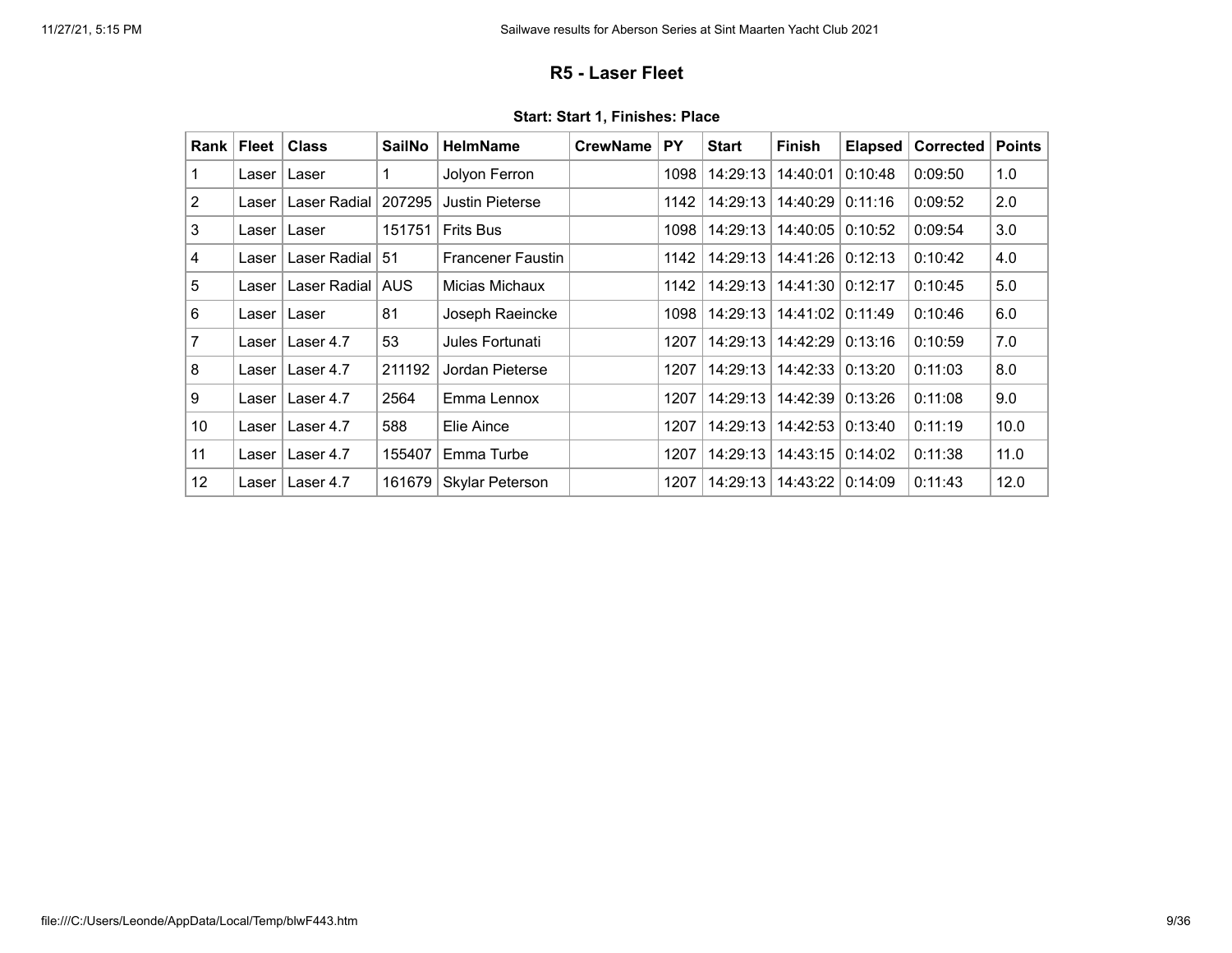### **R6 - Laser Fleet**

<span id="page-9-0"></span>

| Rank           | <b>Fleet</b> | <b>Class</b> | <b>SailNo</b> | <b>HelmName</b>          | <b>CrewName</b> | <b>PY</b> | <b>Start</b> | <b>Finish</b>           | <b>Elapsed</b> | <b>Corrected</b> | <b>Points</b> |
|----------------|--------------|--------------|---------------|--------------------------|-----------------|-----------|--------------|-------------------------|----------------|------------------|---------------|
| 1              | Laser        | Laser        |               | Jolyon Ferron            |                 | 1098      | 14:51:56     | 15:02:57                | 0:11:01        | 0:10:02          | 1.0           |
| 2              | Laser        | Laser Radial | 207295        | <b>Justin Pieterse</b>   |                 | 1142      | 14:51:56     | 15:03:25                | 0:11:29        | 0:10:03          | 2.0           |
| 3              | Laser l      | Laser        | 151751        | <b>Frits Bus</b>         |                 | 1098      | 14:51:56     | $15:03:32 \mid 0:11:36$ |                | 0:10:34          | 3.0           |
| 4              | Laser        | Laser        | 81            | Joseph Raeincke          |                 | 1098      | 14:51:56     | 15:03:44 0:11:48        |                | 0:10:45          | 4.0           |
| 5              | Laser        | Laser 4.7    | 2564          | Emma Lennox              |                 | 1207      | 14:51:56     | 15:04:56   0:13:00      |                | 0:10:46          | 5.0           |
| 6              | Laser l      | Laser 4.7    | 161679        | Skylar Peterson          |                 | 1207      | 14:51:56     | 15:04:57                | 0:13:01        | 0:10:47          | 6.0           |
| $\overline{7}$ | Laser l      | Laser 4.7    | 588           | Elie Aince               |                 | 1207      | 14:51:56     | 15:05:15                | 0:13:19        | 0:11:02          | 7.0           |
| 8              | Laser        | Laser 4.7    | 211192        | Jordan Pieterse          |                 | 1207      | 14:51:56     | 15:05:38 0:13:42        |                | 0:11:21          | 8.0           |
| 9              | Laser        | Laser 4.7    | 53            | Jules Fortunati          |                 | 1207      | 14:51:56     | 15:05:47                | 0:13:51        | 0:11:28          | 9.0           |
| 10             | Laser        | Laser Radial | <b>AUS</b>    | Micias Michaux           |                 | 1142      | 14:51:56     | 15:05:09                | 0:13:13        | 0:11:34          | 10.0          |
| 11             | Laser        | Laser Radial | 51            | <b>Francener Faustin</b> |                 | 1142      | 14:51:56     | 15:05:31                | 0:13:35        | 0:11:54          | 11.0          |
| 12             | Laser        | Laser 4.7    | 155407        | Emma Turbe               |                 | 1207      | 14:51:56     | 15:06:33 0:14:37        |                | 0:12:07          | 12.0          |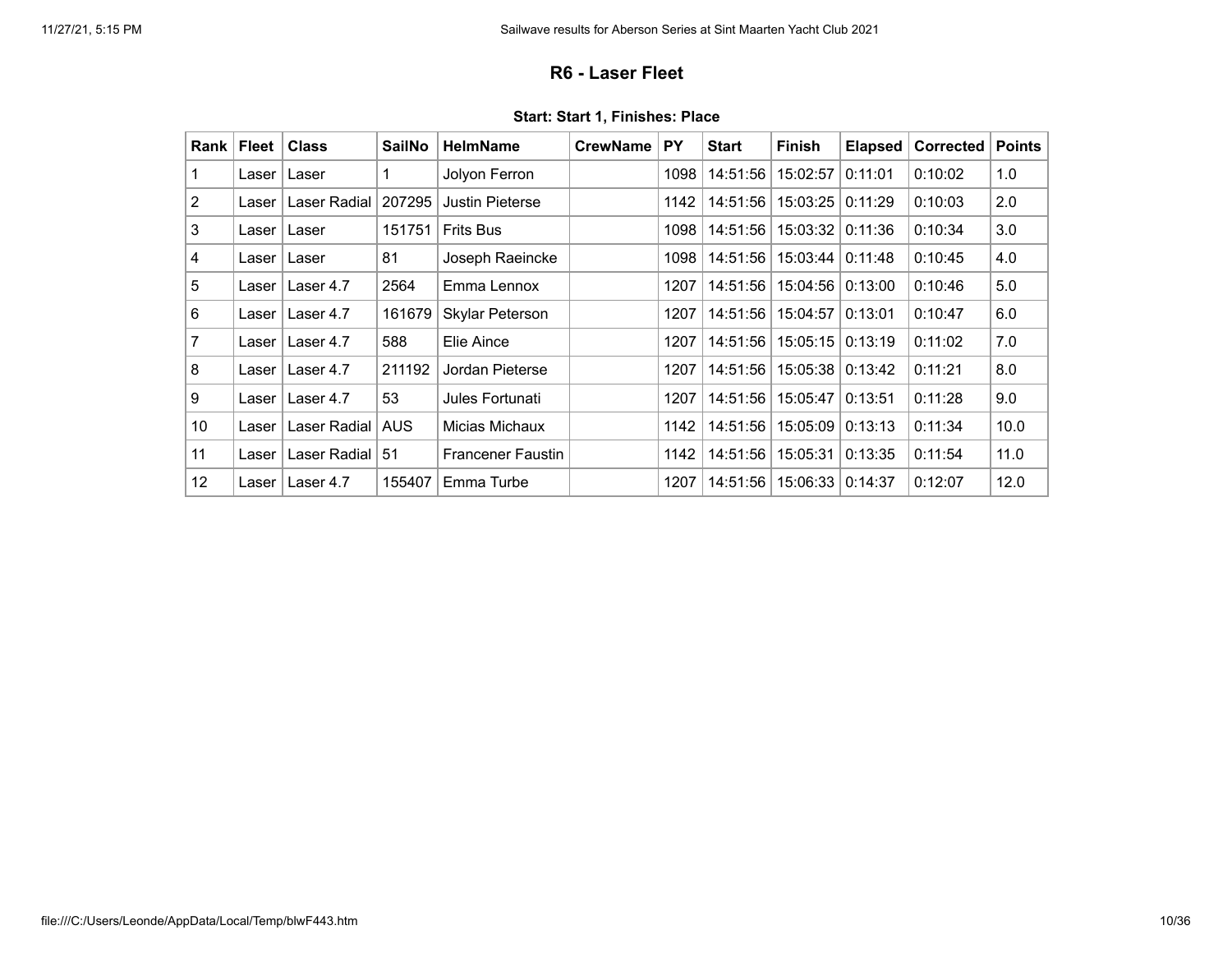## **R7 - Laser Fleet**

<span id="page-10-0"></span>

| <b>Rank</b>    | <b>Fleet</b> | <b>Class</b> | <b>SailNo</b> | <b>HelmName</b>          | <b>CrewName</b> | <b>PY</b> | <b>Start</b> | <b>Finish</b> | <b>Elapsed</b> | Corrected | <b>Points</b> |
|----------------|--------------|--------------|---------------|--------------------------|-----------------|-----------|--------------|---------------|----------------|-----------|---------------|
|                | Laser        | Laser        | 1             | Jolyon Ferron            |                 | 1098      | 15:18:22     | 15:29:15      | 0:10:53        | 0:09:55   | 1.0           |
| $\overline{2}$ | Laser        | Laser        | 151751        | <b>Frits Bus</b>         |                 | 1098      | 15:18:22     | 15:29:35      | 0:11:13        | 0:10:13   | 2.0           |
| 3              | Laser        | Laser Radial | 207295        | <b>Justin Pieterse</b>   |                 | 1142      | 15:18:22     | 15:30:07      | 0:11:45        | 0:10:17   | 3.0           |
| 4              | Laser        | Laser 4.7    | 211192        | Jordan Pieterse          |                 | 1207      | 15:18:22     | 15:30:55      | 0:12:33        | 0:10:24   | 4.0           |
| 5              | Laser        | Laser 4.7    | 53            | Jules Fortunati          |                 | 1207      | 15:18:22     | 15:31:18:01   | 0:12:38        | 0:10:28   | 5.5           |
| 5              | Laser        | Laser 4.7    | 2564          | Emma Lennox              |                 | 1207      | 15:18:22     | 15:31:18:08   | 0:12:38        | 0:10:28   | 5.5           |
| 7              | Laser        | Laser Radial | <b>AUS</b>    | Micias Michaux           |                 | 1142      | 15:18:22     | 15:30:42      | 0:12:20        | 0:10:48   | 7.0           |
| 8              | Laser        | Laser        | 81            | Joseph Raeincke          |                 | 1098      | 15:18:22     | 15:30:31      | 0:12:09        | 0:11:04   | 8.5           |
| 8              | Laser        | Laser Radial | 51            | <b>Francener Faustin</b> |                 | 1142      | 15:18:22     | 15:31:18:05   | 0:12:38        | 0:11:04   | 8.5           |
| 10             | Laser        | Laser 4.7    | 588           | Elie Aince               |                 | 1207      | 15:18:22     | 15:32:36      | 0:14:14        | 0:11:48   | 10.0          |
| 11             | Laser        | Laser 4.7    | 155407        | Emma Turbe               |                 | 1207      | 15:18:22     | 15:33:11      | 0:14:49        | 0:12:17   | 11.0          |
| 12             | Laser        | Laser 4.7    | 161679        | Skylar Peterson          |                 | 1207      | 15:18:22     | 15:33:21      | 0:14:59        | 0:12:25   | 12.0          |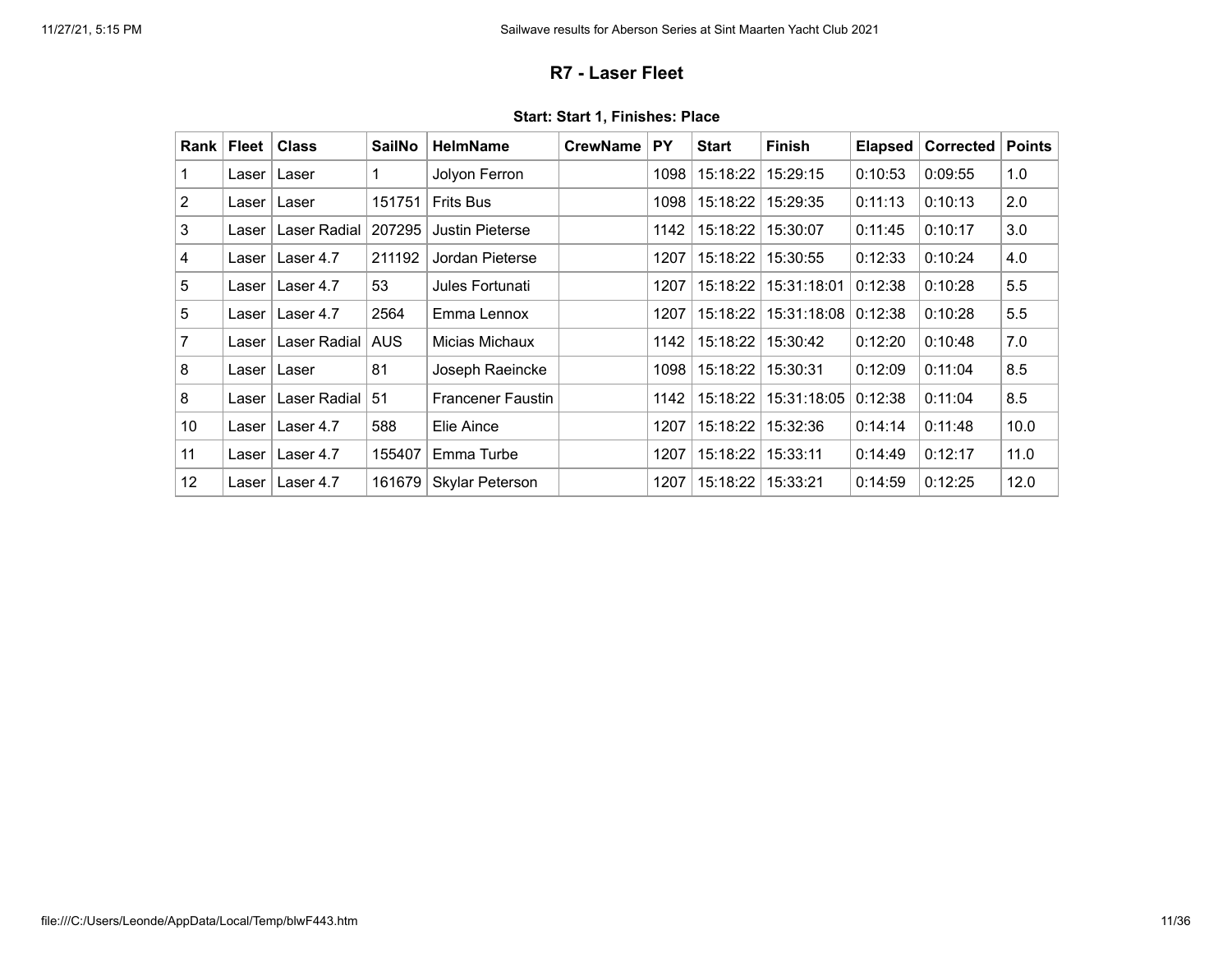### **R8 - Laser Fleet**

<span id="page-11-0"></span>

| Rank           | <b>Fleet</b> | <b>Class</b> | <b>SailNo</b> | <b>HelmName</b>          | <b>CrewName</b> | <b>PY</b> | <b>Start</b> | <b>Finish</b> | <b>Elapsed</b> | <b>Corrected</b> | <b>Points</b> |
|----------------|--------------|--------------|---------------|--------------------------|-----------------|-----------|--------------|---------------|----------------|------------------|---------------|
| 1              | Laser        | Laser        | 1             | Jolyon Ferron            |                 | 1098      | 15:41:38     | 15:52:58      | 0:11:20        | 0:10:19          | 1.0           |
| 2              | Laser        | Laser Radial | 207295        | <b>Justin Pieterse</b>   |                 | 1142      | 15:41:38     | 15:53:28      | 0:11:50        | 0:10:22          | 2.0           |
| 3              | Laser l      | Laser        | 151751        | <b>Frits Bus</b>         |                 | 1098      | 15:41:38     | 15:53:14      | 0:11:36        | 0:10:34          | 3.0           |
| 4              | Laser        | Laser 4.7    | 53            | Jules Fortunati          |                 | 1207      | 15:41:38     | 15:55:28      | 0:13:50        | 0:11:28          | 4.0           |
| 5              | Laser        | Laser 4.7    | 211192        | Jordan Pieterse          |                 | 1207      | 15:41:38     | 15:55:34      | 0:13:56        | 0:11:33          | 5.0           |
| 6              | Laser        | Laser Radial | <b>AUS</b>    | Micias Michaux           |                 | 1142      | 15:41:38     | 15:54:51      | 0:13:13        | 0:11:34          | 6.0           |
| $\overline{7}$ | Laser I      | Laser        | 81            | Joseph Raeincke          |                 | 1098      | 15:41:38     | 15:54:32      | 0:12:54        | 0:11:45          | 7.0           |
| 8              | Laser        | Laser 4.7    | 588           | Elie Aince               |                 | 1207      | 15:41:38     | 15:56:10      | 0:14:32        | 0:12:02          | 8.0           |
| 9              | Laser        | Laser 4.7    | 2564          | Emma Lennox              |                 | 1207      | 15:41:38     | 15:56:11      | 0:14:33        | 0:12:03          | 9.0           |
| 10             | Laser l      | Laser 4.7    | 161679        | Skylar Peterson          |                 | 1207      | 15:41:38     | 15:56:22      | 0:14:44        | 0:12:12          | 10.0          |
| 11             | Laser        | Laser Radial | 51            | <b>Francener Faustin</b> |                 | 1142      | 15:41:38     | 15:55:35      | 0:13:57        | 0:12:13          | 11.0          |
| 12             | Laser        | Laser 4.7    | 155407        | Emma Turbe               |                 | 1207      | 15:41:38     | 15:56:45      | 0:15:07        | 0:12:31          | 12.0          |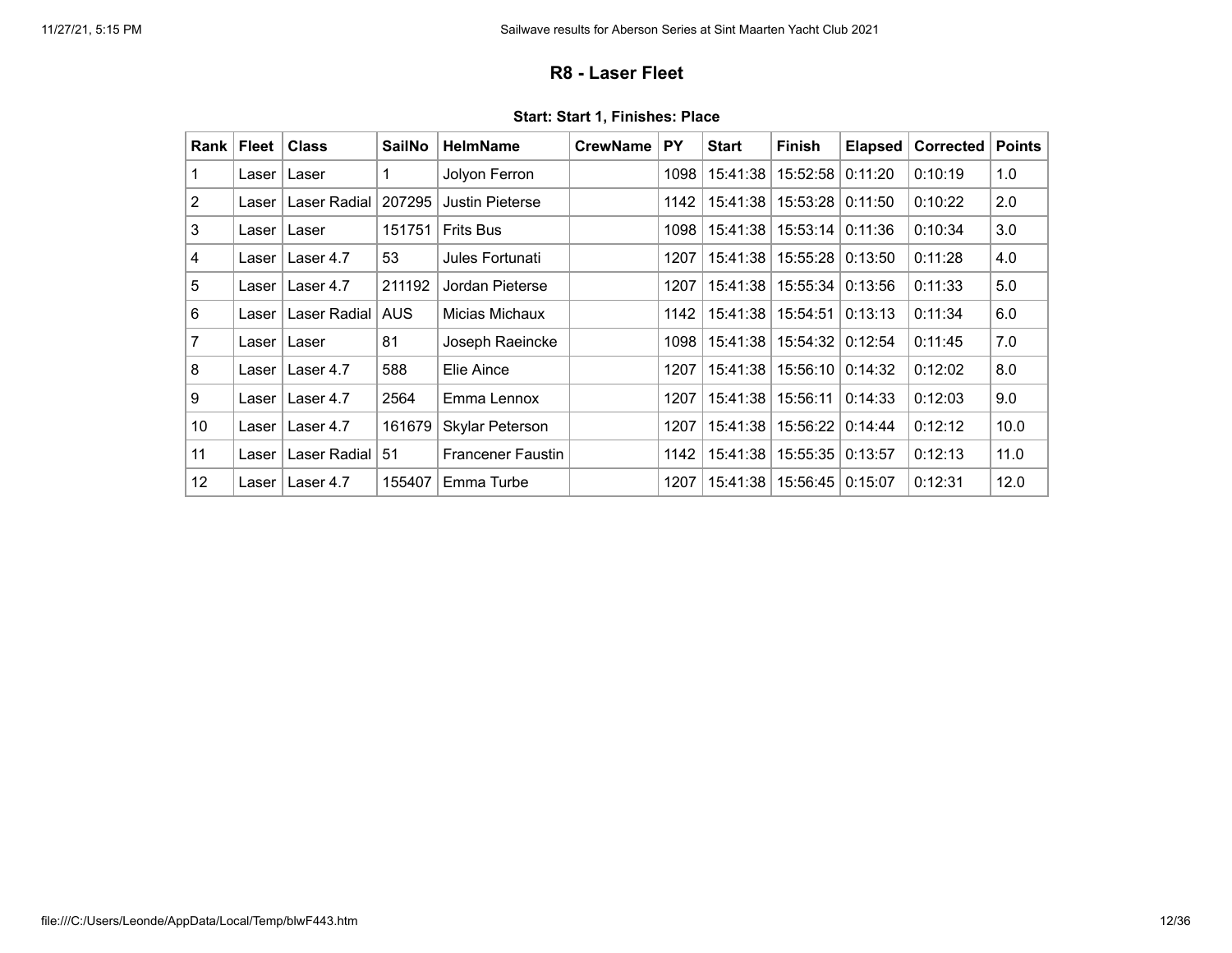## **R1 - Laser Pico Fleet**

<span id="page-12-0"></span>

| Rank | Fleet      | Class | ∣ SailNo ∣ HelmName    | CrewName   Rating   Start   Finish   Elapsed   Corrected   Points |       |                |            |         |     |
|------|------------|-------|------------------------|-------------------------------------------------------------------|-------|----------------|------------|---------|-----|
|      | Laser Pico |       | Rio Stomp              |                                                                   | 00:00 |                | 1:00:00    | 1:00:00 | 1.0 |
| 2    | Laser Pico |       | James Lennox           |                                                                   | 00:00 | $\overline{2}$ | 2:00:00    | 2:00:00 | 2.0 |
| 3    | Laser Pico |       | John Darling           |                                                                   | 00:00 | -3             | 3:00:00    | 3:00:00 | 3.0 |
| 4    | Laser Pico |       | <b>Clarice Darling</b> |                                                                   | 00:00 | 4              | 4:00:00    | 4:00:00 | 4.0 |
| 5    | Laser Pico |       | Wabi Teunissen         |                                                                   |       |                | <b>DNS</b> |         | 6.0 |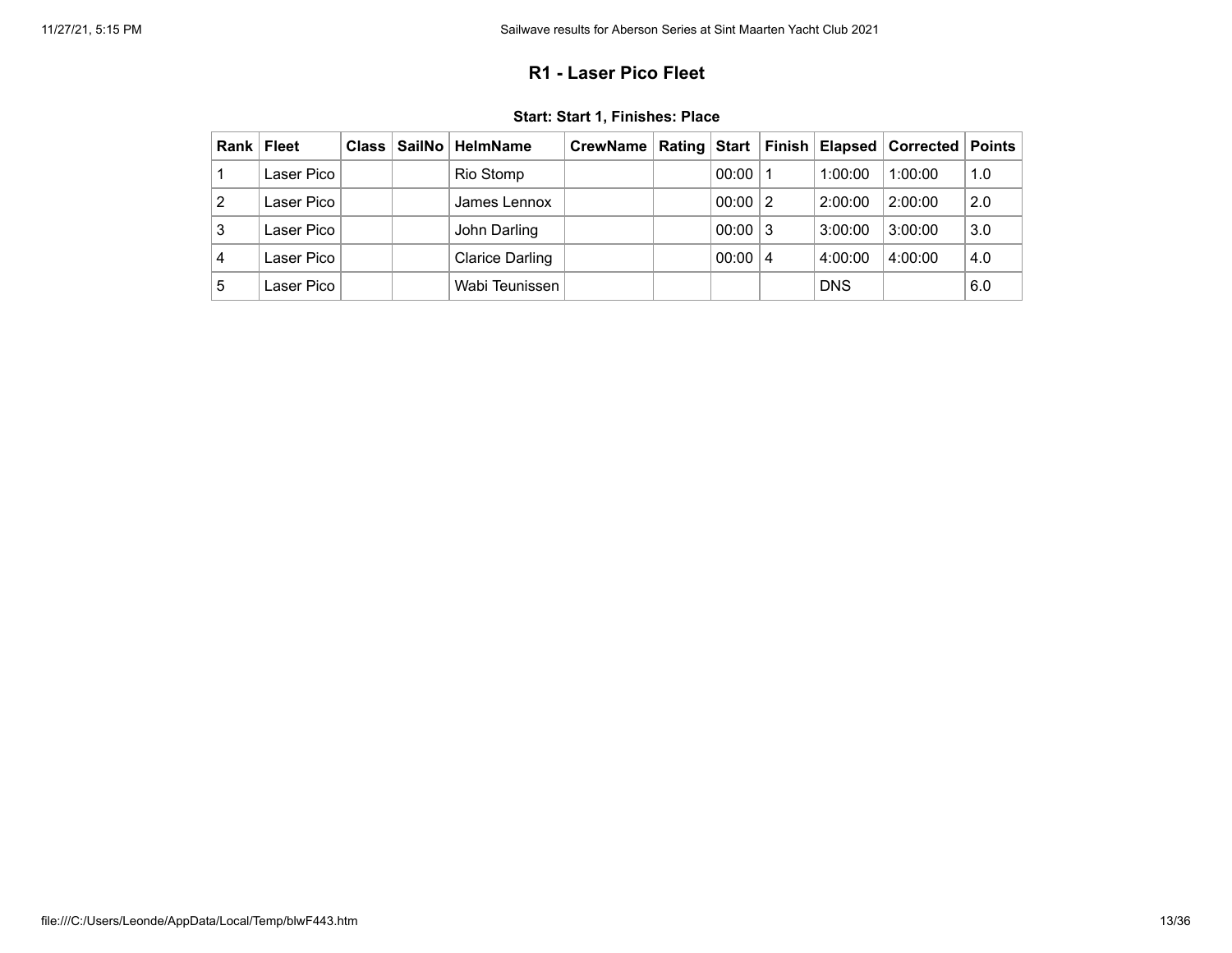## **R2 - Laser Pico Fleet**

|  |  |  |  |  | Start: Start 1, Finishes: Place |
|--|--|--|--|--|---------------------------------|
|--|--|--|--|--|---------------------------------|

<span id="page-13-0"></span>

| Rank | <b>Fleet</b> |  | Class   SailNo   HelmName | CrewName   Rating   Start   Finish   Elapsed   Corrected   Points |       |                |            |         |     |
|------|--------------|--|---------------------------|-------------------------------------------------------------------|-------|----------------|------------|---------|-----|
|      | Laser Pico   |  | Rio Stomp                 |                                                                   | 00:00 | ∣ 1            | 1:00:00    | 1:00:00 | 1.0 |
| 2    | Laser Pico   |  | John Darling              |                                                                   | 00:00 | $\overline{2}$ | 2:00:00    | 2:00:00 | 2.0 |
| 3    | Laser Pico   |  | James Lennox              |                                                                   | 00:00 | ∣3             | 3:00:00    | 3:00:00 | 3.0 |
| 4    | Laser Pico   |  | <b>Clarice Darling</b>    |                                                                   | 00:00 | -4             | 4:00:00    | 4:00:00 | 4.0 |
| 5    | Laser Pico   |  | Wabi Teunissen            |                                                                   |       |                | <b>DNS</b> |         | 6.0 |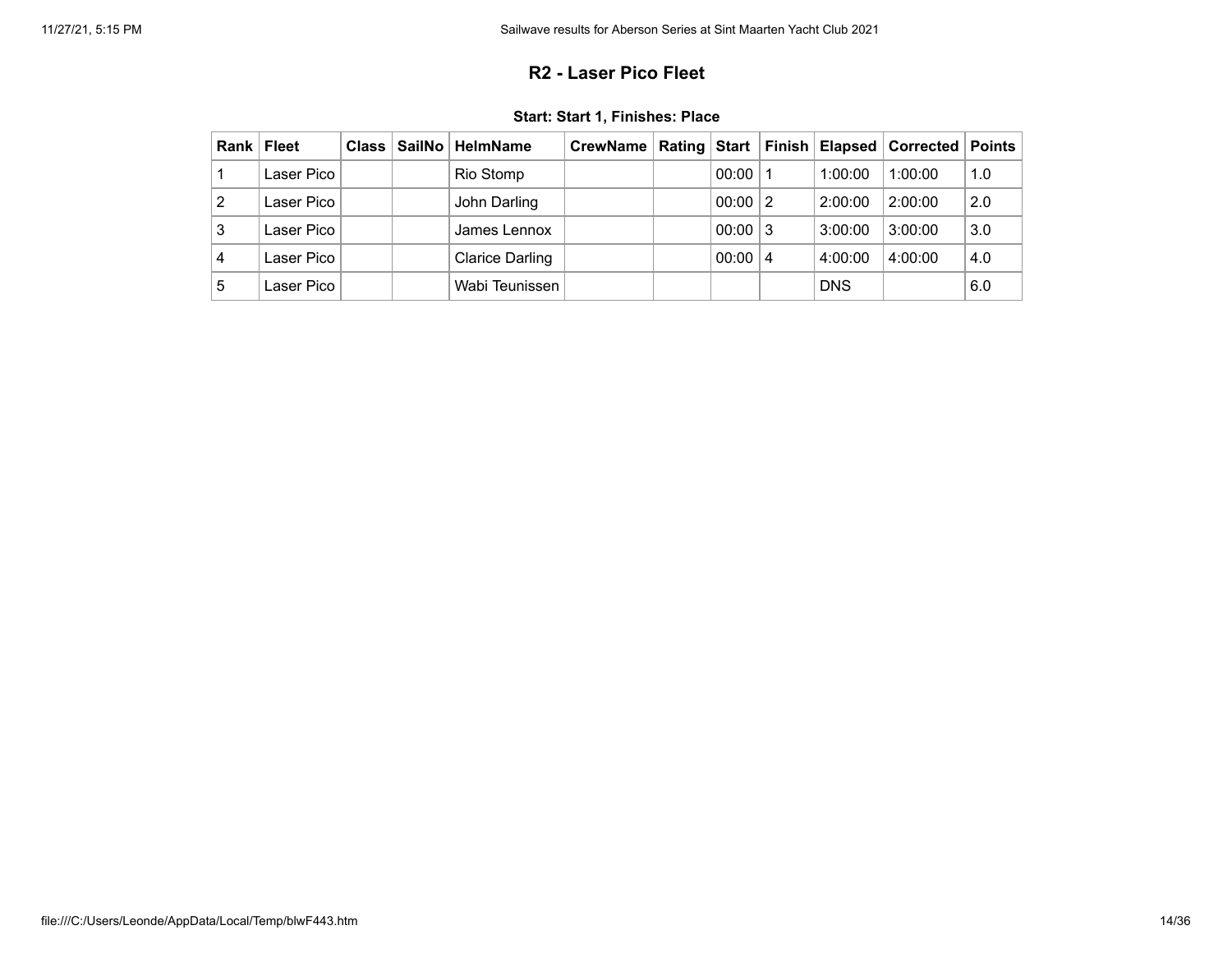## **R3 - Laser Pico Fleet**

<span id="page-14-0"></span>

| Rank | Fleet      | Class | ∣ SailNo ∣ HelmName    | CrewName   Rating   Start   Finish   Elapsed   Corrected   Points |       |                |            |         |     |
|------|------------|-------|------------------------|-------------------------------------------------------------------|-------|----------------|------------|---------|-----|
|      | Laser Pico |       | Rio Stomp              |                                                                   | 00:00 |                | 1:00:00    | 1:00:00 | 1.0 |
| 2    | Laser Pico |       | James Lennox           |                                                                   | 00:00 | $\overline{2}$ | 2:00:00    | 2:00:00 | 2.0 |
| 3    | Laser Pico |       | John Darling           |                                                                   | 00:00 | -3             | 3:00:00    | 3:00:00 | 3.0 |
| 4    | Laser Pico |       | <b>Clarice Darling</b> |                                                                   | 00:00 | 4              | 4:00:00    | 4:00:00 | 4.0 |
| 5    | Laser Pico |       | Wabi Teunissen         |                                                                   |       |                | <b>DNS</b> |         | 6.0 |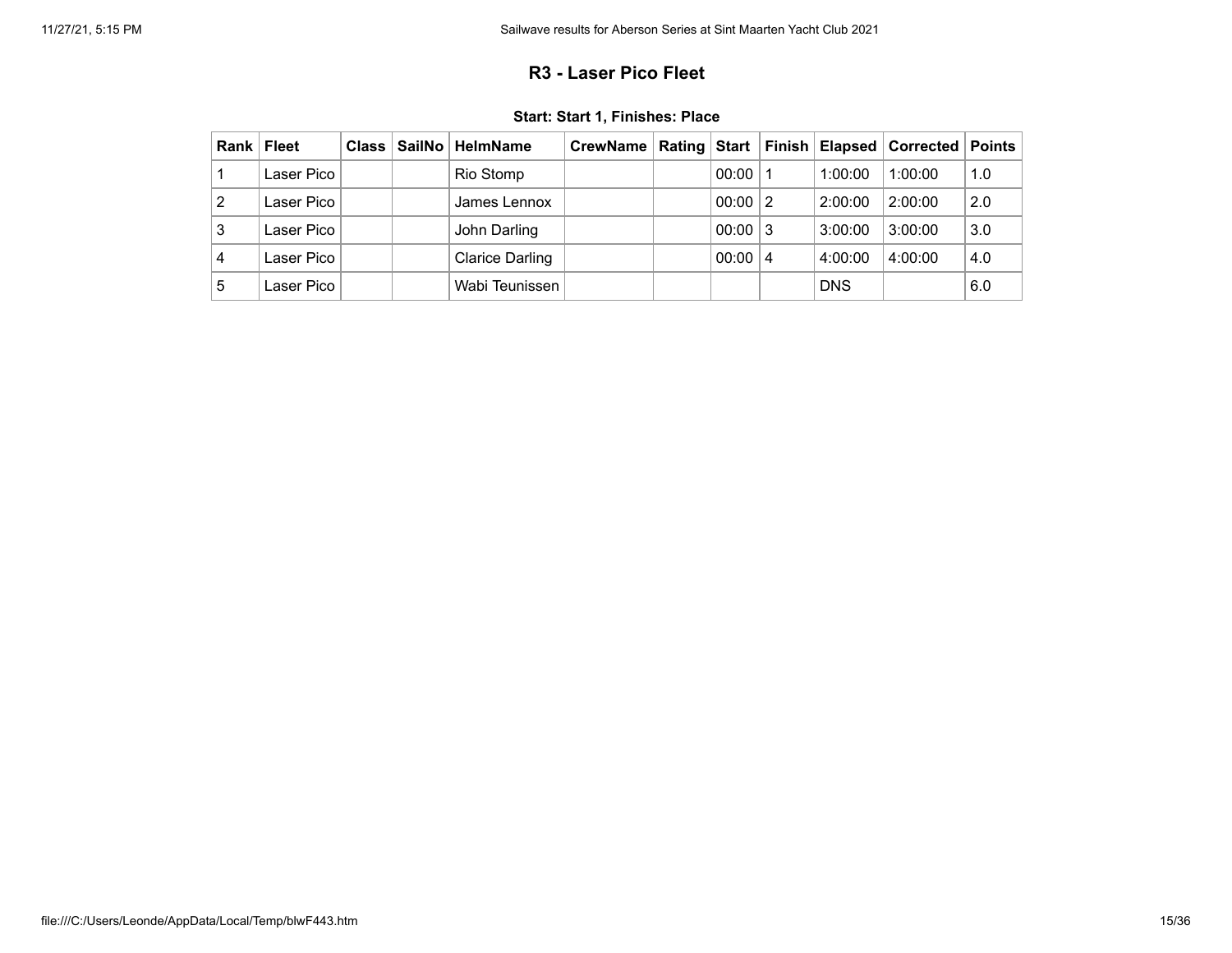### **R4 - Laser Pico Fleet**

<span id="page-15-0"></span>

|   | Rank   Fleet | <b>Class</b> | SailNo   HelmName      | CrewName   Rating   Start   Finish   Elapsed   Corrected   Points |       |                |            |         |     |
|---|--------------|--------------|------------------------|-------------------------------------------------------------------|-------|----------------|------------|---------|-----|
|   | Laser Pico   |              | James Lennox           |                                                                   | 00:00 |                | 1:00:00    | 1:00:00 | 1.0 |
| 2 | Laser Pico   |              | <b>Clarice Darling</b> |                                                                   | 00:00 | $\overline{2}$ | 2:00:00    | 2:00:00 | 2.0 |
| 3 | Laser Pico   |              | Rio Stomp              |                                                                   | 00:00 | ∣3             | 3:00:00    | 3:00:00 | 3.0 |
| 4 | Laser Pico   |              | Wabi Teunissen         |                                                                   | 00:00 | 4              | 4:00:00    | 4:00:00 | 4.0 |
| 5 | Laser Pico   |              | John Darling           |                                                                   | 00:00 | dns            | <b>DNS</b> |         | 6.0 |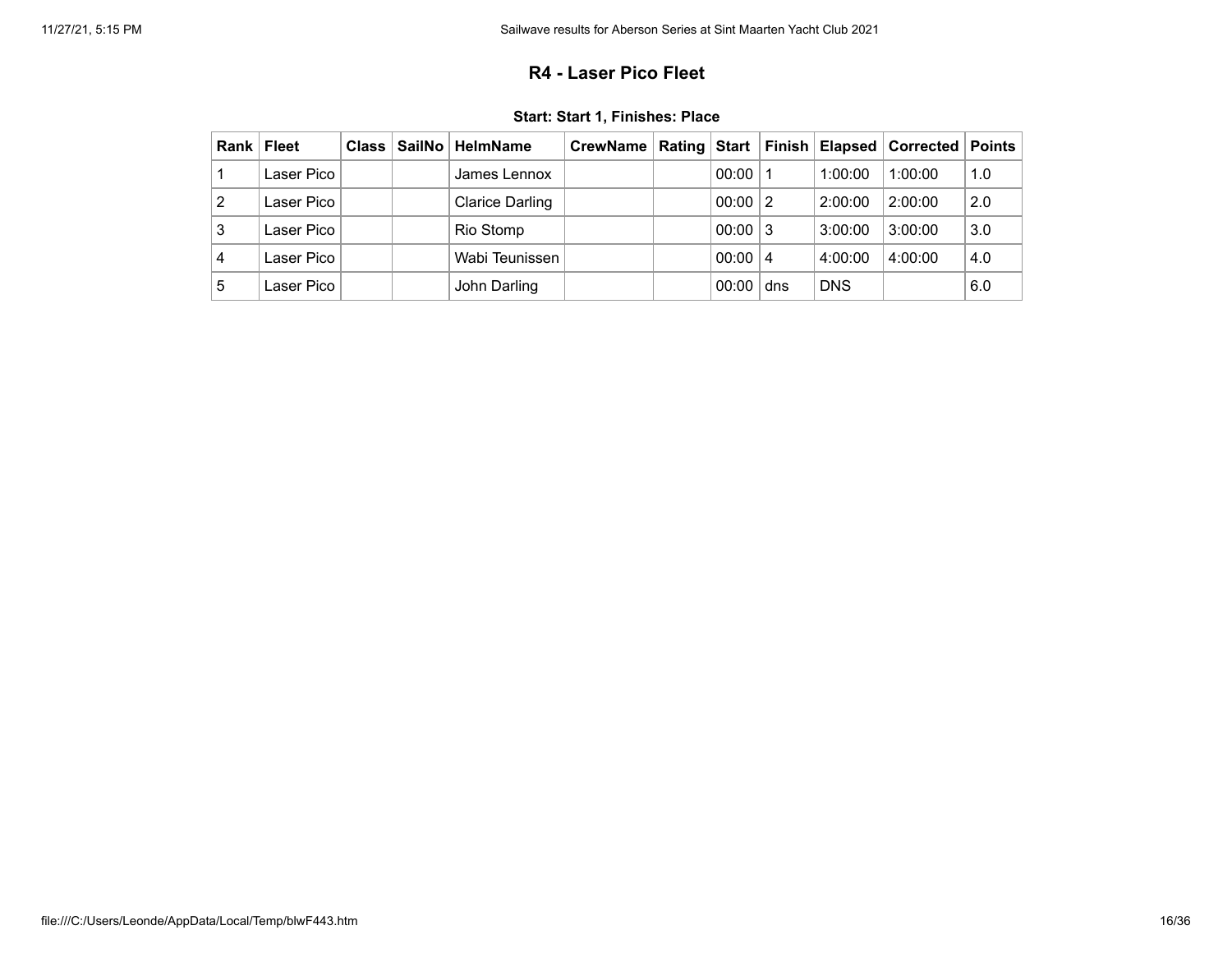### **R5 - Laser Pico Fleet**

<span id="page-16-0"></span>

| Rank | Fleet      | Class | ∣ SailNo ∣ HelmName    | CrewName   Rating   Start   Finish   Elapsed   Corrected   Points |       |                |            |         |     |
|------|------------|-------|------------------------|-------------------------------------------------------------------|-------|----------------|------------|---------|-----|
|      | Laser Pico |       | Rio Stomp              |                                                                   | 00:00 |                | 1:00:00    | 1:00:00 | 1.0 |
| 2    | Laser Pico |       | James Lennox           |                                                                   | 00:00 | $\overline{2}$ | 2:00:00    | 2:00:00 | 2.0 |
| 3    | Laser Pico |       | <b>Clarice Darling</b> |                                                                   | 00:00 | -3             | 3:00:00    | 3:00:00 | 3.0 |
| 4    | Laser Pico |       | Wabi Teunissen         |                                                                   | 00:00 | 4              | 4:00:00    | 4:00:00 | 4.0 |
| 5    | Laser Pico |       | John Darling           |                                                                   | 00:00 | dns            | <b>DNS</b> |         | 6.0 |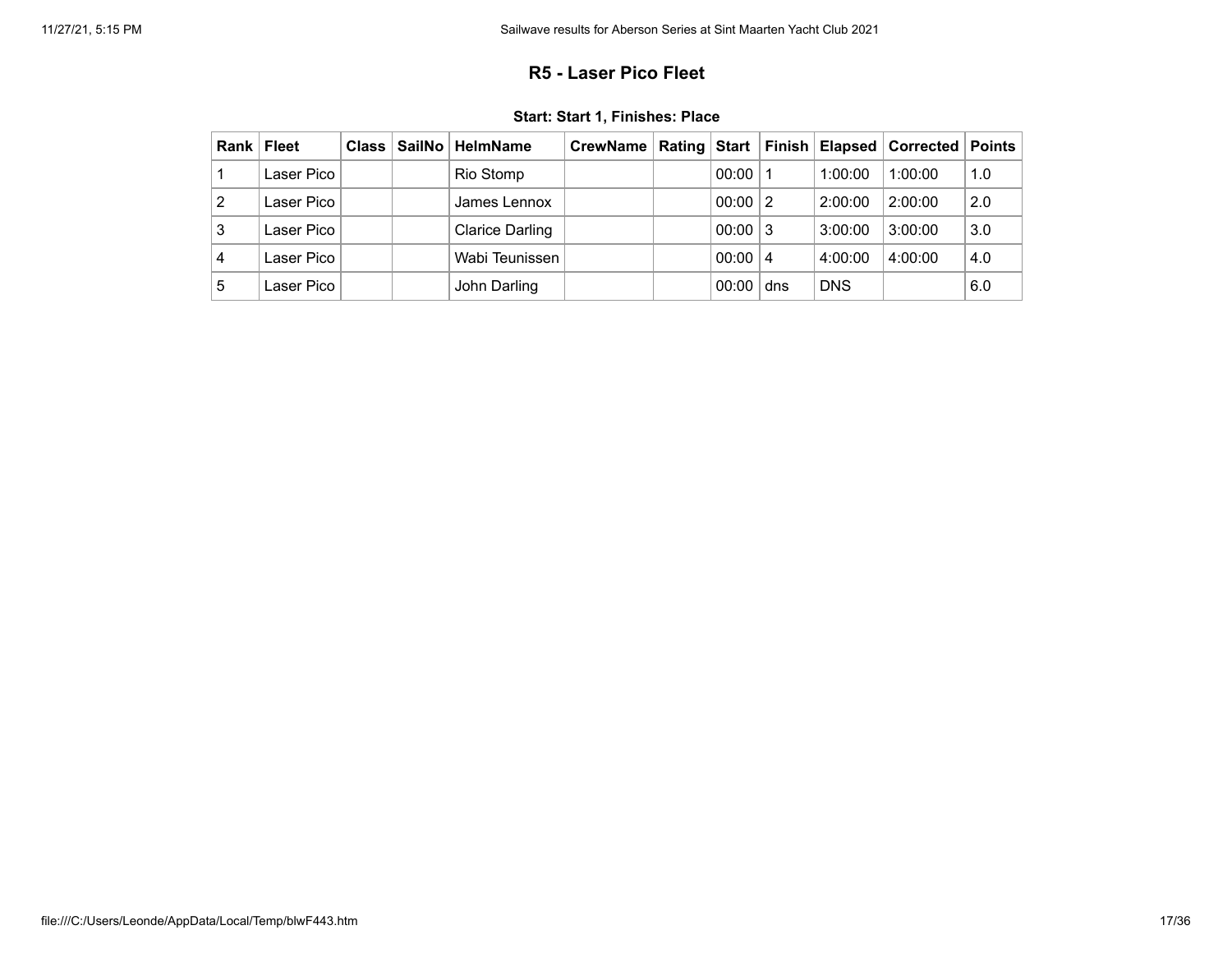### **R6 - Laser Pico Fleet**

<span id="page-17-0"></span>

| Rank | Fleet      | $Class \vert$ | ∣ SailNo ∣ HelmName    | CrewName   Rating   Start   Finish   Elapsed   Corrected   Points |       |                |            |         |     |
|------|------------|---------------|------------------------|-------------------------------------------------------------------|-------|----------------|------------|---------|-----|
|      | Laser Pico |               | James Lennox           |                                                                   | 00:00 |                | 1:00:00    | 1:00:00 | 1.0 |
| 2    | Laser Pico |               | Rio Stomp              |                                                                   | 00:00 | $\overline{2}$ | 2:00:00    | 2:00:00 | 2.0 |
| 3    | Laser Pico |               | Wabi Teunissen         |                                                                   | 00:00 | -3             | 3:00:00    | 3:00:00 | 3.0 |
| 4    | Laser Pico |               | <b>Clarice Darling</b> |                                                                   | 00:00 | 4              | 4:00:00    | 4:00:00 | 4.0 |
| 5    | Laser Pico |               | John Darling           |                                                                   | 00:00 | dns            | <b>DNS</b> |         | 6.0 |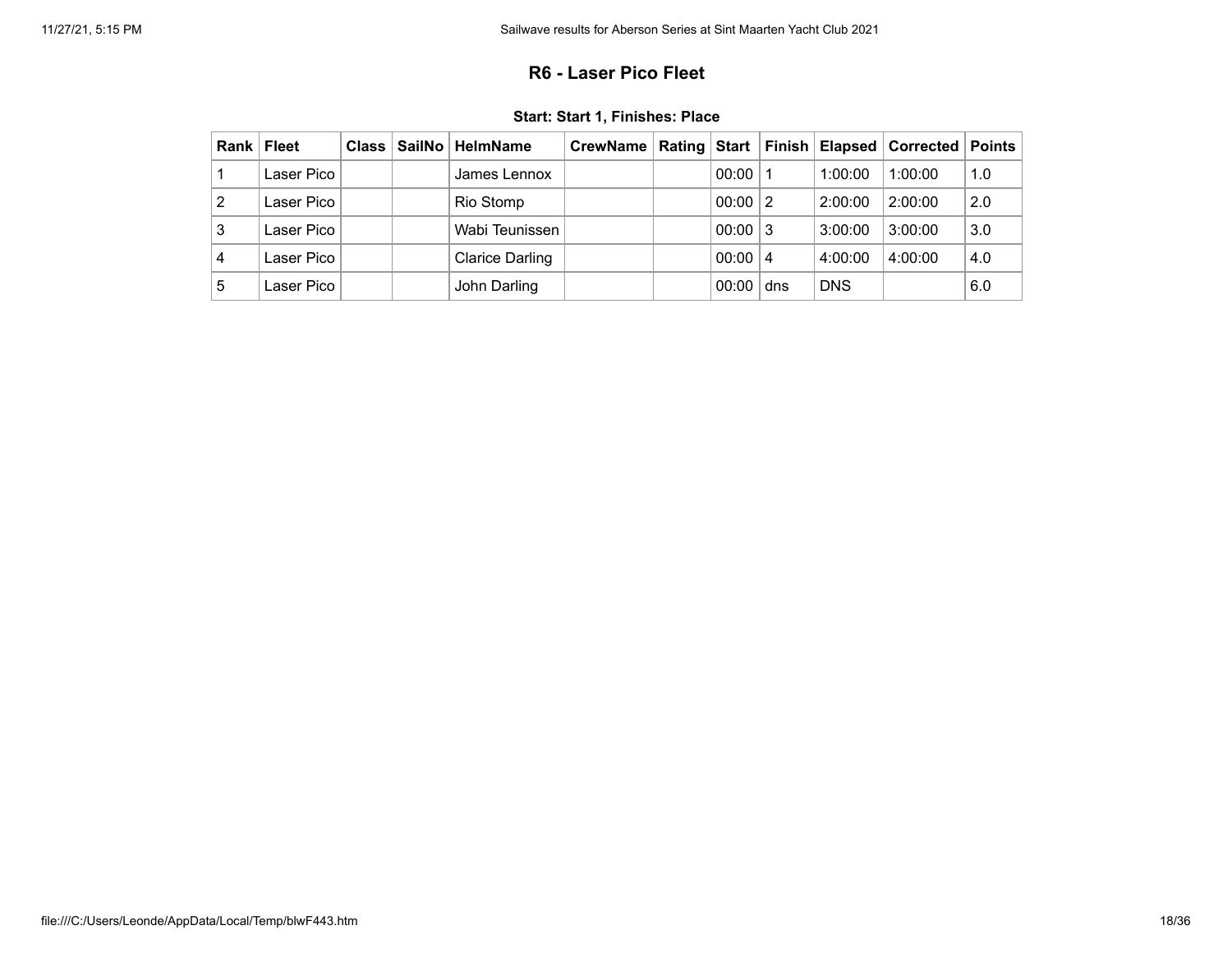### **R7 - Laser Pico Fleet**

<span id="page-18-0"></span>

| Rank | Fleet      | Class | ∣ SailNo ∣ HelmName    | CrewName   Rating   Start   Finish   Elapsed   Corrected   Points |       |                |            |         |     |
|------|------------|-------|------------------------|-------------------------------------------------------------------|-------|----------------|------------|---------|-----|
|      | Laser Pico |       | Rio Stomp              |                                                                   | 00:00 |                | 1:00:00    | 1:00:00 | 1.0 |
| 2    | Laser Pico |       | James Lennox           |                                                                   | 00:00 | $\overline{2}$ | 2:00:00    | 2:00:00 | 2.0 |
| 3    | Laser Pico |       | <b>Clarice Darling</b> |                                                                   | 00:00 | -3             | 3:00:00    | 3:00:00 | 3.0 |
| 4    | Laser Pico |       | Wabi Teunissen         |                                                                   | 00:00 | 4              | 4:00:00    | 4:00:00 | 4.0 |
| 5    | Laser Pico |       | John Darling           |                                                                   | 00:00 | dns            | <b>DNS</b> |         | 6.0 |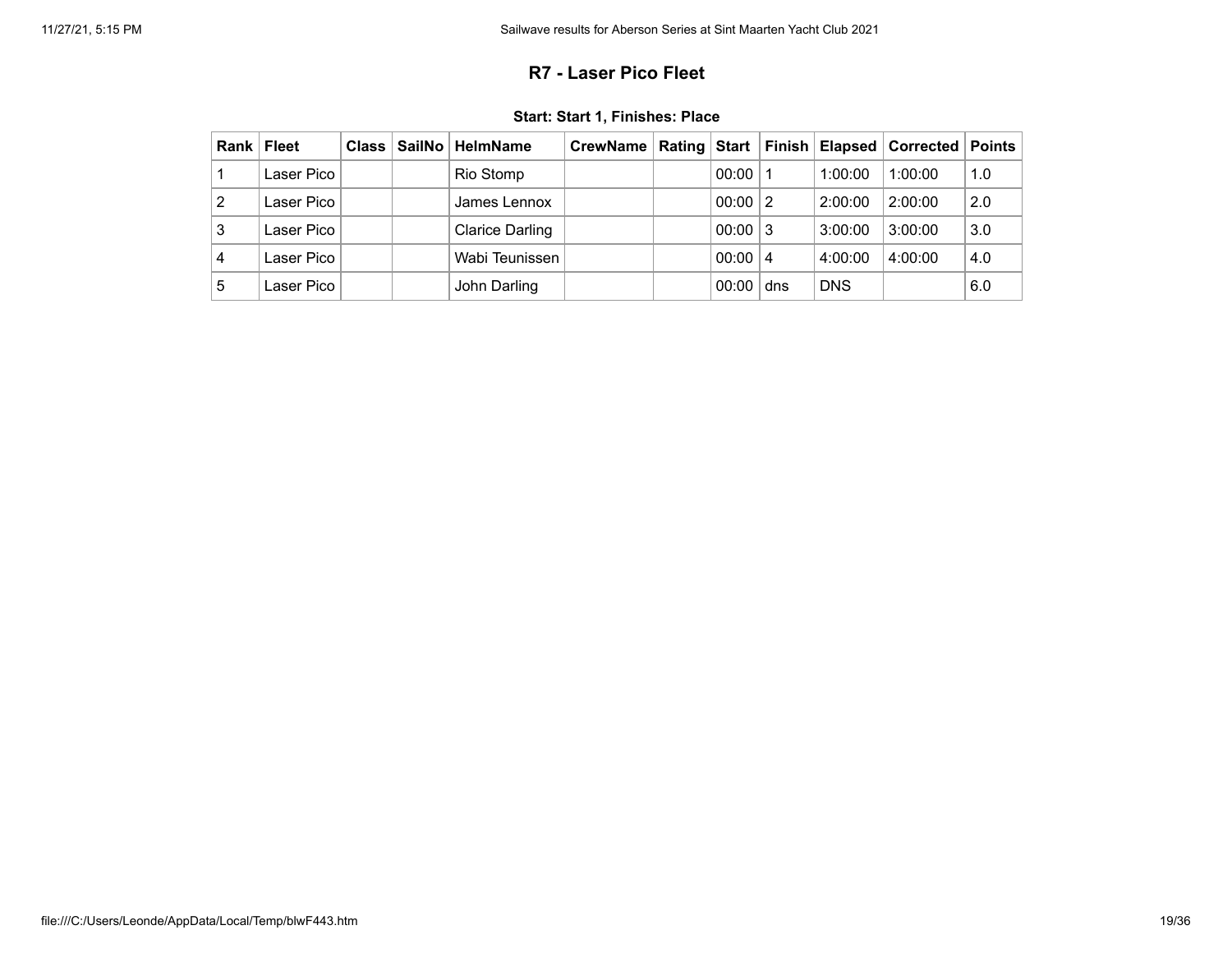### **R8 - Laser Pico Fleet**

<span id="page-19-0"></span>

| Rank | <b>Fleet</b> | <b>Class</b> | SailNo   HelmName      | CrewName   Rating   Start   Finish   Elapsed   Corrected   Points |       |     |            |         |     |
|------|--------------|--------------|------------------------|-------------------------------------------------------------------|-------|-----|------------|---------|-----|
|      | Laser Pico   |              | James Lennox           |                                                                   | 00:00 |     | 1:00:00    | 1:00:00 | 1.0 |
| 2    | Laser Pico   |              | Rio Stomp              |                                                                   | 00:00 | 2   | 2:00:00    | 2:00:00 | 2.0 |
| 3    | Laser Pico   |              | Wabi Teunissen         |                                                                   | 00:00 | 3   | 3:00:00    | 3:00:00 | 3.0 |
| 4    | Laser Pico   |              | <b>Clarice Darling</b> |                                                                   | 00:00 | 4   | 4:00:00    | 4:00:00 | 4.0 |
| 5    | Laser Pico   |              | John Darling           |                                                                   | 00:00 | dns | <b>DNS</b> |         | 6.0 |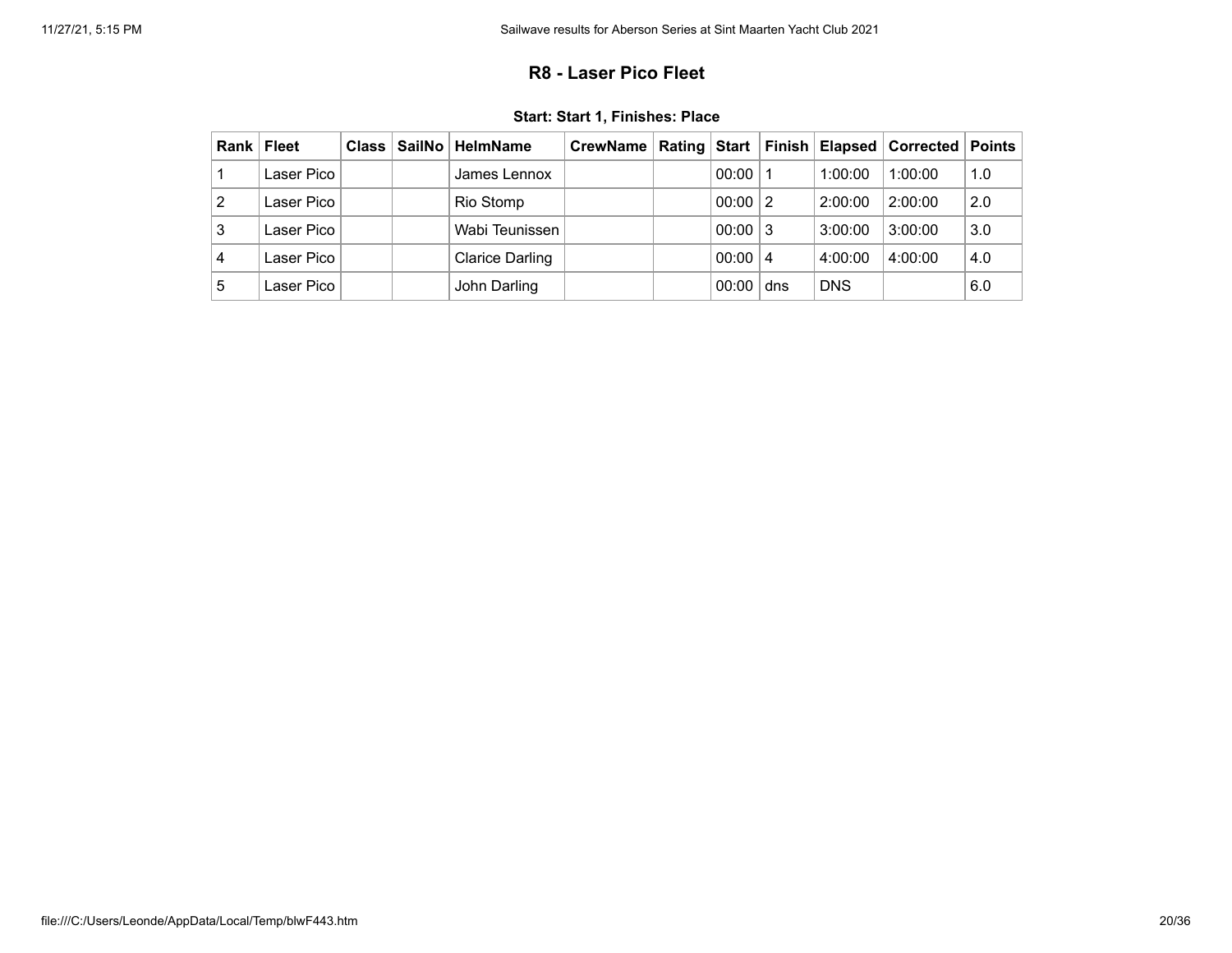## **R1 - Optimist Fleet**

<span id="page-20-0"></span>

| Rank $ $       | <b>Fleet</b> | <b>Class</b> | <b>SailNo</b>             | <b>HelmName</b>           | <b>CrewName</b> | Rating | <b>Start</b> | <b>Finish</b> | <b>Elapsed</b> | <b>Corrected</b> | <b>Points</b> |
|----------------|--------------|--------------|---------------------------|---------------------------|-----------------|--------|--------------|---------------|----------------|------------------|---------------|
|                | Optimist     |              | <b>FRA</b>                | Emilien Le Normand        |                 |        | 00:00        | -1            | 1:00:00        | 1:00:00          | 1.0           |
| $\overline{2}$ | Optimist     |              | <b>CARIBEAN INSURANCE</b> | <b>Arthur Bruel</b>       |                 |        | 00:00        | 2             | 2:00:00        | 2:00:00          | 2.0           |
| 3              | Optimist     |              | <b>SCS</b>                | Marvin Febrissy           |                 |        | 00:00        | 3             | 3:00:00        | 3:00:00          | 3.0           |
| 4              | Optimist     |              | 77                        | Corentine corroy          |                 |        | 00:00        | 4             | 4:00:00        | 4:00:00          | 4.0           |
| 5              | Optimist     |              | <b>FRA 1937</b>           | <b>Clement Le Normand</b> |                 |        | 00:00        | $5\,$         | 5:00:00        | 5:00:00          | 5.0           |
| 6              | Optimist     |              | 45                        | Lolie Osswald             |                 |        | 00:00        | 6             | 6:00:00        | 6:00:00          | 6.0           |
| $\overline{7}$ | Optimist     |              | 42                        | Sarah Michaux             |                 |        | 00:00        | 7             | 7:00:00        | 7:00:00          | 7.0           |
| 8              | Optimist     |              | 78                        | Nathan Sheppard           |                 |        | 00:00        | 8             | 8:00:00        | 8:00:00          | 8.0           |
| 9              | Optimist     |              | 93                        | <b>Haes Stanley</b>       |                 |        | 00:00        | 9             | 9:00:00        | 9:00:00          | 9.0           |
| 10             | Optimist     |              | 72                        | Aden Stomp                |                 |        | 00:00        | 10            | 10:00:00       | 10:00:00         | 10.0          |
| 11             | Optimist     |              | <b>Black</b>              | <b>Feline Oosterhoff</b>  |                 |        |              |               | <b>DNS</b>     |                  | 13.0          |
| 11             | Optimist     |              | 43                        | Tomas Magras              |                 |        |              |               | <b>DNS</b>     |                  | 13.0          |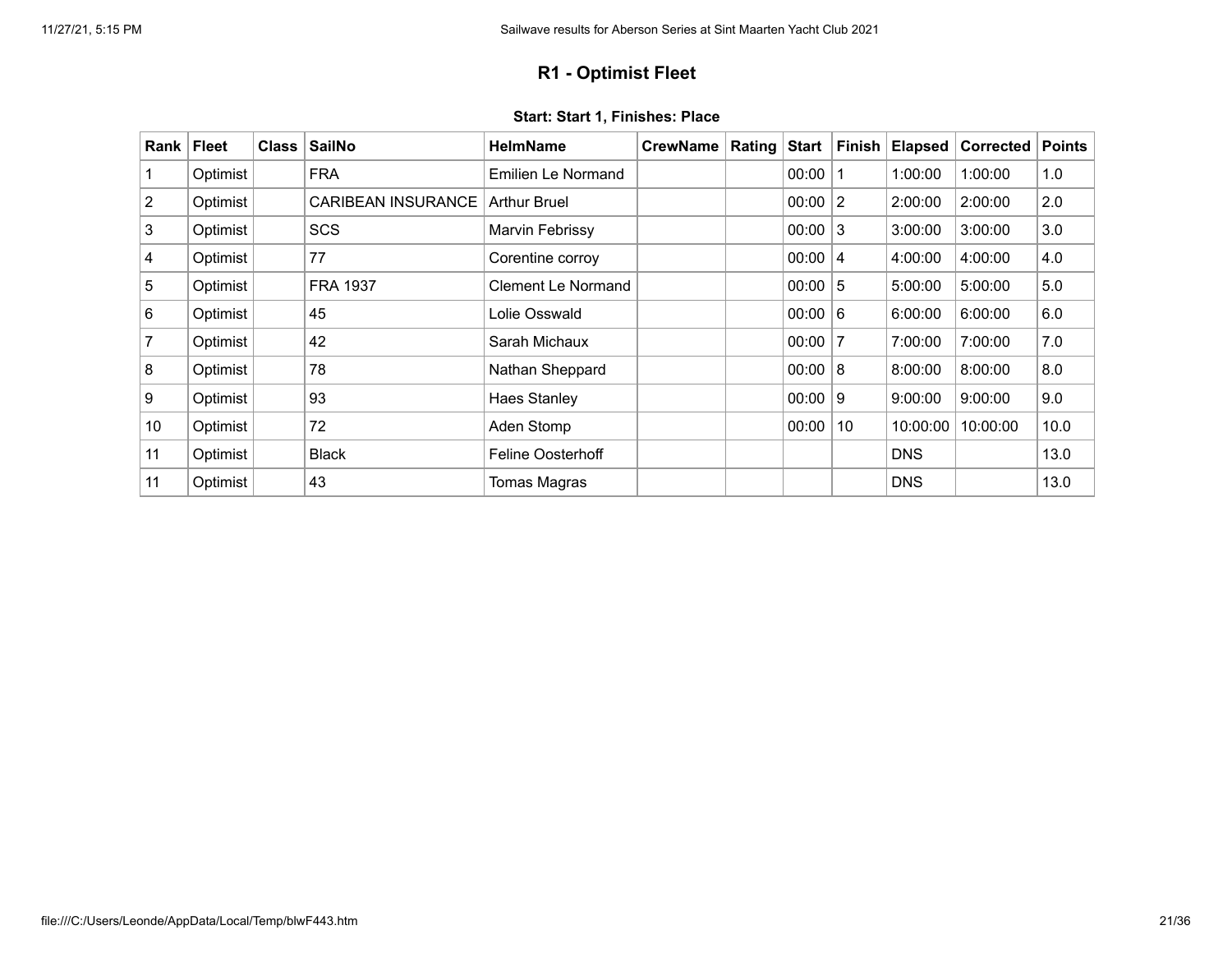## **R2 - Optimist Fleet**

<span id="page-21-0"></span>

| Rank           | <b>Fleet</b> | <b>Class</b> | <b>SailNo</b>             | <b>HelmName</b>           | <b>CrewName</b> | Rating | <b>Start</b> | <b>Finish</b> | <b>Elapsed</b> | <b>Corrected</b> | <b>Points</b> |
|----------------|--------------|--------------|---------------------------|---------------------------|-----------------|--------|--------------|---------------|----------------|------------------|---------------|
|                | Optimist     |              | <b>SCS</b>                | Marvin Febrissy           |                 |        | 00:00        | 1             | 1:00:00        | 1:00:00          | 1.0           |
| $\overline{2}$ | Optimist     |              | 45                        | Lolie Osswald             |                 |        | 00:00        | 2             | 2:00:00        | 2:00:00          | 2.0           |
| 3              | Optimist     |              | <b>FRA</b>                | Emilien Le Normand        |                 |        | 00:00        | 3             | 3:00:00        | 3:00:00          | 3.0           |
| 4              | Optimist     |              | 42                        | Sarah Michaux             |                 |        | 00:00        | 4             | 4:00:00        | 4:00:00          | 4.0           |
| 5              | Optimist     |              | <b>CARIBEAN INSURANCE</b> | <b>Arthur Bruel</b>       |                 |        | 00:00        | $5\,$         | 5:00:00        | 5:00:00          | 5.0           |
| 6              | Optimist     |              | <b>FRA 1937</b>           | <b>Clement Le Normand</b> |                 |        | 00:00        | 6             | 6:00:00        | 6:00:00          | 6.0           |
| $\overline{7}$ | Optimist     |              | 77                        | Corentine corroy          |                 |        | 00:00        | 7             | 7:00:00        | 7:00:00          | 7.0           |
| 8              | Optimist     |              | 93                        | <b>Haes Stanley</b>       |                 |        | 00:00        | 8             | 8:00:00        | 8:00:00          | 8.0           |
| 9              | Optimist     |              | 78                        | Nathan Sheppard           |                 |        | 00:00        | 9             | 9:00:00        | 9:00:00          | 9.0           |
| 10             | Optimist     |              | 72                        | Aden Stomp                |                 |        | 00:00        | 10            | 10:00:00       | 10:00:00         | 10.0          |
| 11             | Optimist     |              | <b>Black</b>              | <b>Feline Oosterhoff</b>  |                 |        |              |               | <b>DNS</b>     |                  | 13.0          |
| 11             | Optimist     |              | 43                        | Tomas Magras              |                 |        |              |               | <b>DNS</b>     |                  | 13.0          |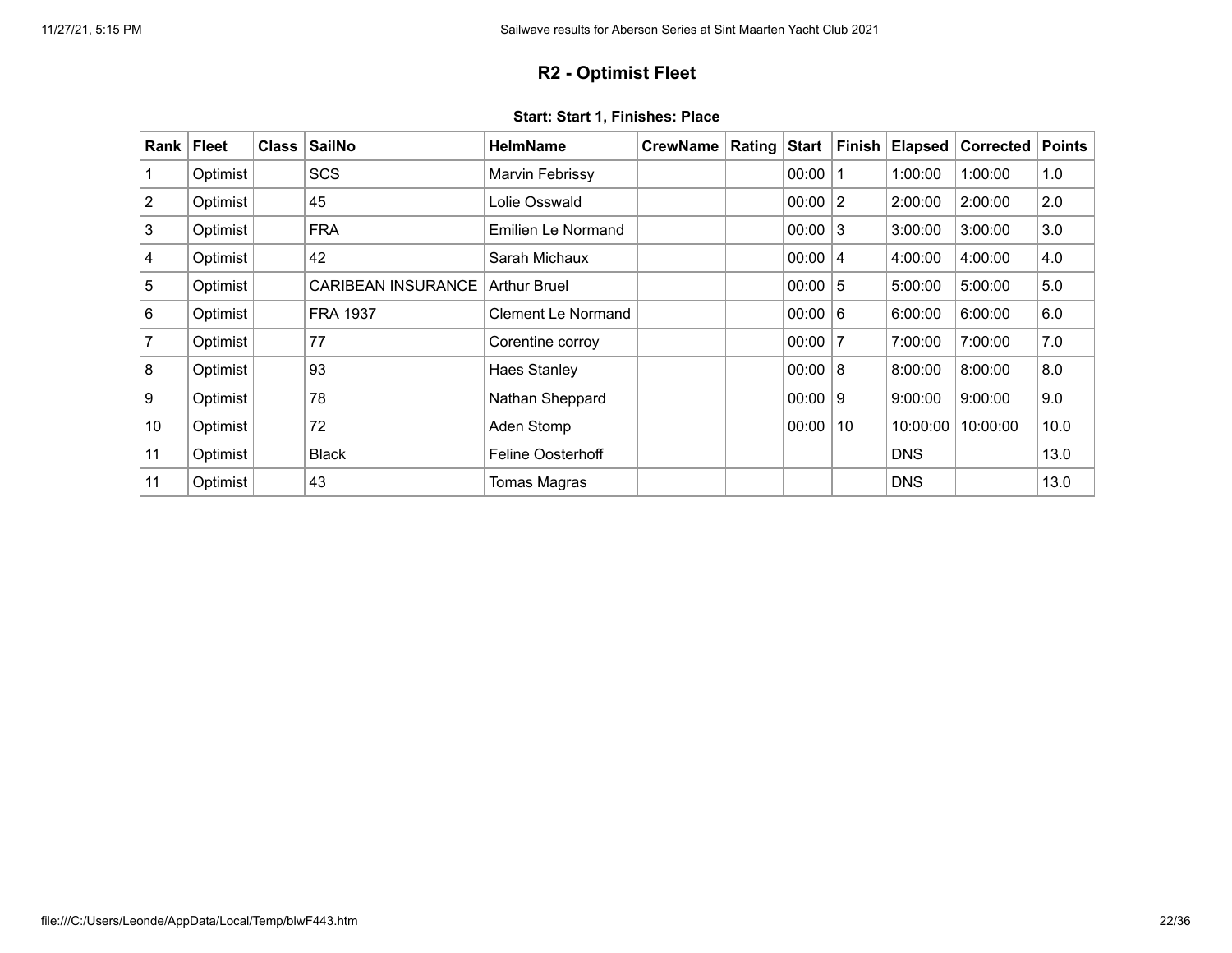## **R3 - Optimist Fleet**

<span id="page-22-0"></span>

| Rank           | <b>Fleet</b> | <b>Class</b> | <b>SailNo</b>             | <b>HelmName</b>           | <b>CrewName</b> | Rating | <b>Start</b> | <b>Finish</b> | <b>Elapsed</b> | <b>Corrected</b> | <b>Points</b> |
|----------------|--------------|--------------|---------------------------|---------------------------|-----------------|--------|--------------|---------------|----------------|------------------|---------------|
|                | Optimist     |              | 45                        | Lolie Osswald             |                 |        | 00:00        | 1             | 1:00:00        | 1:00:00          | 1.0           |
| $\overline{2}$ | Optimist     |              | <b>FRA 1937</b>           | Clement Le Normand        |                 |        | 00:00        | 2             | 2:00:00        | 2:00:00          | 2.0           |
| 3              | Optimist     |              | <b>FRA</b>                | <b>Emilien Le Normand</b> |                 |        | 00:00        | 3             | 3:00:00        | 3:00:00          | 3.0           |
| 4              | Optimist     |              | <b>SCS</b>                | Marvin Febrissy           |                 |        | 00:00        | 4             | 4:00:00        | 4:00:00          | 4.0           |
| 5              | Optimist     |              | 42                        | Sarah Michaux             |                 |        | 00:00        | $5\,$         | 5:00:00        | 5:00:00          | 5.0           |
| 6              | Optimist     |              | <b>CARIBEAN INSURANCE</b> | <b>Arthur Bruel</b>       |                 |        | 00:00        | 6             | 6:00:00        | 6:00:00          | 6.0           |
| 7              | Optimist     |              | 93                        | <b>Haes Stanley</b>       |                 |        | 00:00        | 7             | 7:00:00        | 7:00:00          | 7.0           |
| 8              | Optimist     |              | 77                        | Corentine corroy          |                 |        | 00:00        | 8             | 8:00:00        | 8:00:00          | 8.0           |
| 9              | Optimist     |              | 72                        | Aden Stomp                |                 |        | 00:00        | 9             | 9:00:00        | 9:00:00          | 9.0           |
| 10             | Optimist     |              | 78                        | Nathan Sheppard           |                 |        | 00:00        | 10            | 10:00:00       | 10:00:00         | 10.0          |
| 11             | Optimist     |              | <b>Black</b>              | <b>Feline Oosterhoff</b>  |                 |        |              |               | <b>DNS</b>     |                  | 13.0          |
| 11             | Optimist     |              | 43                        | Tomas Magras              |                 |        |              |               | <b>DNS</b>     |                  | 13.0          |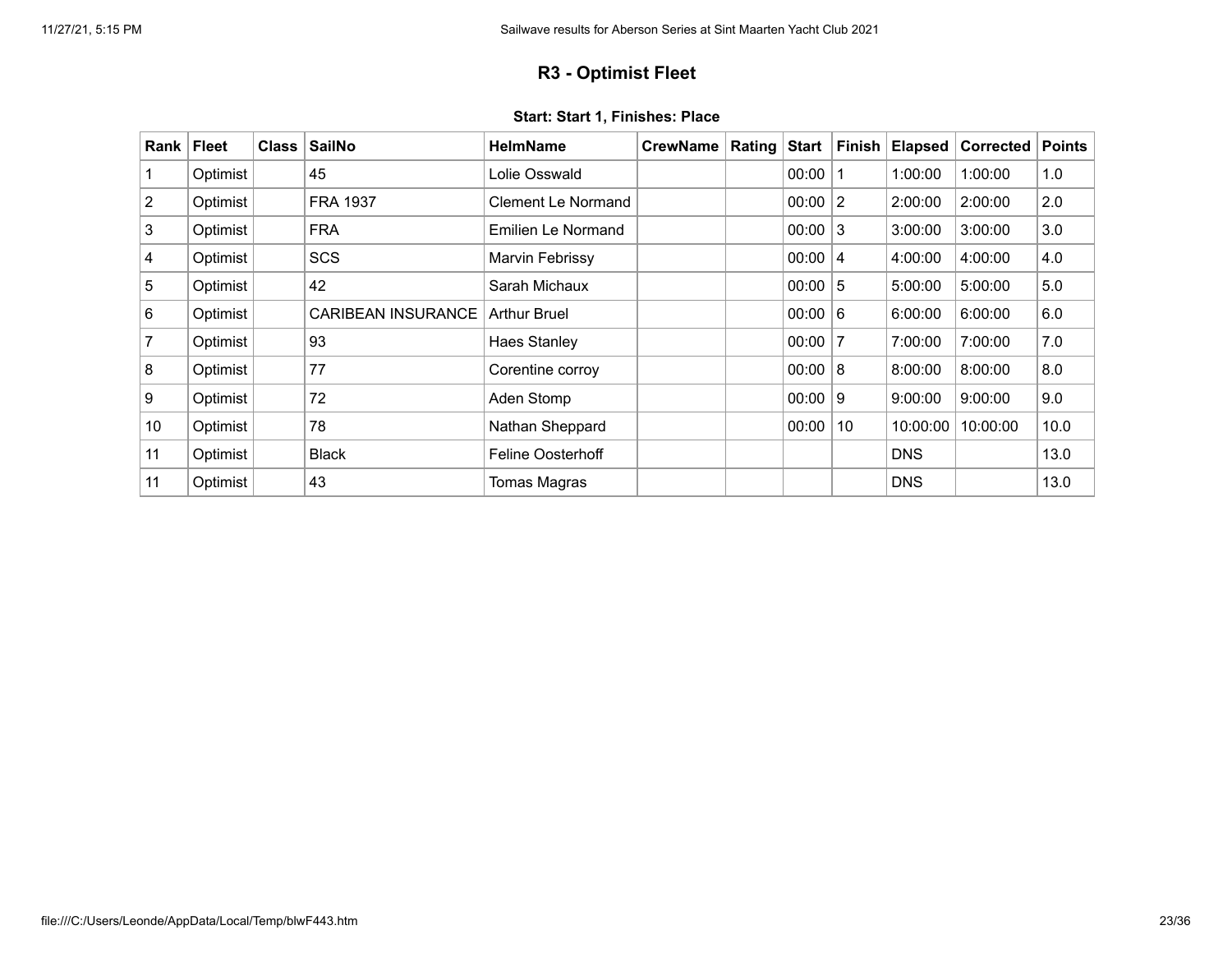## **R4 - Optimist Fleet**

<span id="page-23-0"></span>

| Rank           | <b>Fleet</b> | <b>Class</b> | <b>SailNo</b>             | <b>HelmName</b>          | <b>CrewName</b> | Rating | <b>Start</b> | <b>Finish</b> | <b>Elapsed</b> | <b>Corrected</b> | <b>Points</b> |
|----------------|--------------|--------------|---------------------------|--------------------------|-----------------|--------|--------------|---------------|----------------|------------------|---------------|
|                | Optimist     |              | 45                        | Lolie Osswald            |                 |        | 00:00        | 1             | 1:00:00        | 1:00:00          | 1.0           |
| $\overline{2}$ | Optimist     |              | <b>SCS</b>                | Marvin Febrissy          |                 |        | 00:00        | 2             | 2:00:00        | 2:00:00          | 2.0           |
| 3              | Optimist     |              | 77                        | Corentine corroy         |                 |        | 00:00        | 3             | 3:00:00        | 3:00:00          | 3.0           |
| 4              | Optimist     |              | <b>CARIBEAN INSURANCE</b> | <b>Arthur Bruel</b>      |                 |        | 00:00        | 4             | 4:00:00        | 4:00:00          | 4.0           |
| 5              | Optimist     |              | <b>FRA 1937</b>           | Clement Le Normand       |                 |        | 00:00        | $5\,$         | 5:00:00        | 5:00:00          | 5.0           |
| 6              | Optimist     |              | 42                        | Sarah Michaux            |                 |        | 00:00        | 6             | 6:00:00        | 6:00:00          | 6.0           |
| 7              | Optimist     |              | <b>FRA</b>                | Emilien Le Normand       |                 |        | 00:00        | 7             | 7:00:00        | 7:00:00          | 7.0           |
| 8              | Optimist     |              | 78                        | Nathan Sheppard          |                 |        | 00:00        | 8             | 8:00:00        | 8:00:00          | 8.0           |
| 9              | Optimist     |              | <b>Black</b>              | <b>Feline Oosterhoff</b> |                 |        | 00:00        | 9             | 9:00:00        | 9:00:00          | 9.0           |
| 10             | Optimist     |              | 43                        | Tomas Magras             |                 |        | 00:00        | 10            | 10:00:00       | 10:00:00         | 10.0          |
| 11             | Optimist     |              | 93                        | <b>Haes Stanley</b>      |                 |        | 00:00        | dns           | <b>DNS</b>     |                  | 13.0          |
| 11             | Optimist     |              | 72                        | Aden Stomp               |                 |        | 00:00        | dns           | <b>DNS</b>     |                  | 13.0          |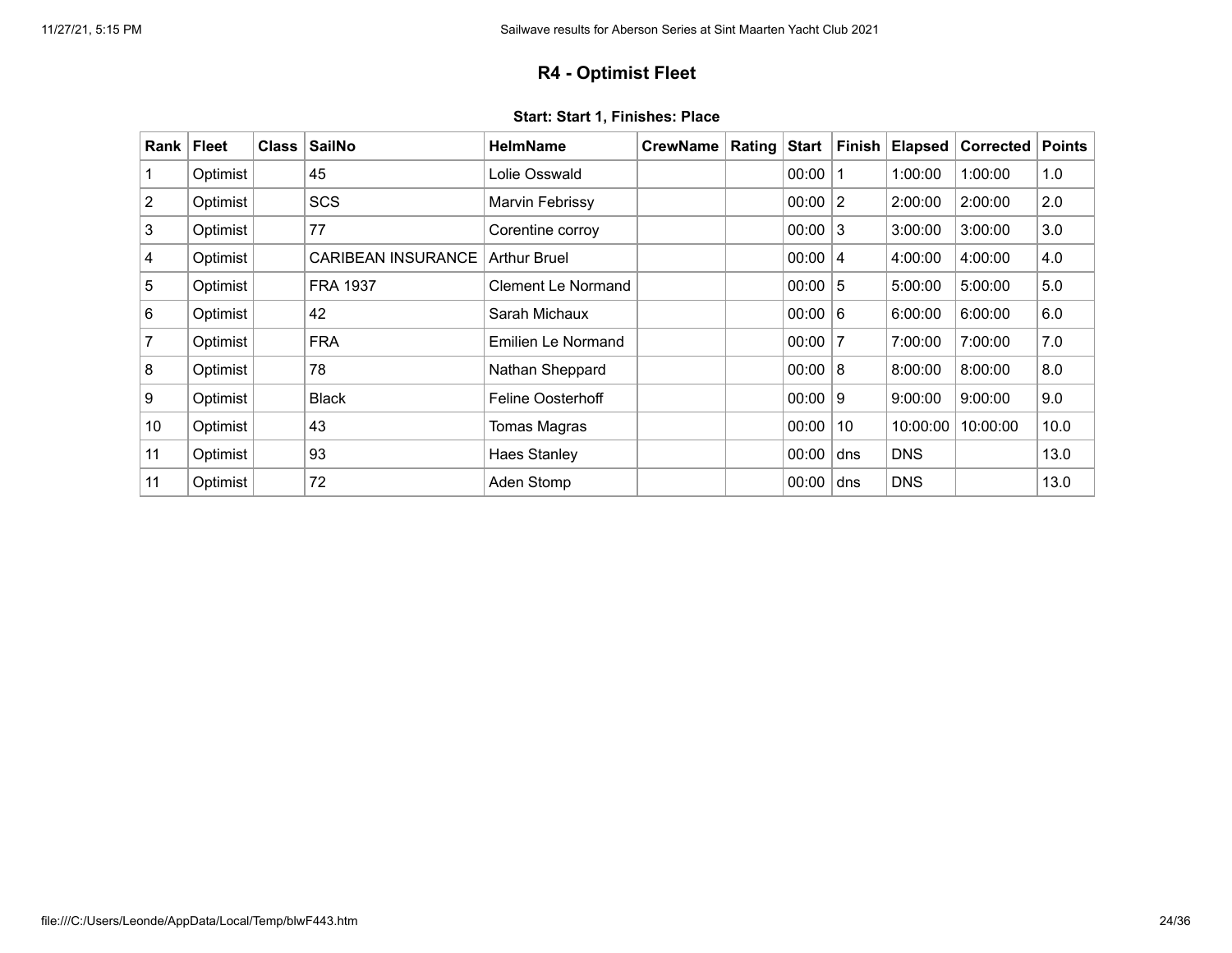## **R5 - Optimist Fleet**

<span id="page-24-0"></span>

| Rank           | <b>Fleet</b> | <b>Class</b> | <b>SailNo</b>             | <b>HelmName</b>           | <b>CrewName</b> | Rating | <b>Start</b> | <b>Finish</b> | <b>Elapsed</b> | <b>Corrected</b> | <b>Points</b> |
|----------------|--------------|--------------|---------------------------|---------------------------|-----------------|--------|--------------|---------------|----------------|------------------|---------------|
|                | Optimist     |              | 45                        | Lolie Osswald             |                 |        | 00:00        | 1             | 1:00:00        | 1:00:00          | 1.0           |
| $\overline{2}$ | Optimist     |              | <b>SCS</b>                | Marvin Febrissy           |                 |        | 00:00        | 2             | 2:00:00        | 2:00:00          | 2.0           |
| 3              | Optimist     |              | 77                        | Corentine corroy          |                 |        | 00:00        | 3             | 3:00:00        | 3:00:00          | 3.0           |
| 4              | Optimist     |              | 42                        | Sarah Michaux             |                 |        | 00:00        | 4             | 4:00:00        | 4:00:00          | 4.0           |
| 5              | Optimist     |              | <b>FRA</b>                | Emilien Le Normand        |                 |        | 00:00        | $5\,$         | 5:00:00        | 5:00:00          | 5.0           |
| 6              | Optimist     |              | <b>FRA 1937</b>           | <b>Clement Le Normand</b> |                 |        | 00:00        | 6             | 6:00:00        | 6:00:00          | 6.0           |
| 7              | Optimist     |              | 43                        | Tomas Magras              |                 |        | 00:00        | 7             | 7:00:00        | 7:00:00          | 7.0           |
| 8              | Optimist     |              | <b>Black</b>              | <b>Feline Oosterhoff</b>  |                 |        | 00:00        | 8             | 8:00:00        | 8:00:00          | 8.0           |
| 9              | Optimist     |              | 78                        | Nathan Sheppard           |                 |        | 00:00        | 9             | 9:00:00        | 9:00:00          | 9.0           |
| 10             | Optimist     |              | <b>CARIBEAN INSURANCE</b> | <b>Arthur Bruel</b>       |                 |        | 00:00        | 10            | 10:00:00       | 10:00:00         | 10.0          |
| 11             | Optimist     |              | 93                        | <b>Haes Stanley</b>       |                 |        | 00:00        | dns           | <b>DNS</b>     |                  | 13.0          |
| 11             | Optimist     |              | 72                        | Aden Stomp                |                 |        | 00:00        | dns           | <b>DNS</b>     |                  | 13.0          |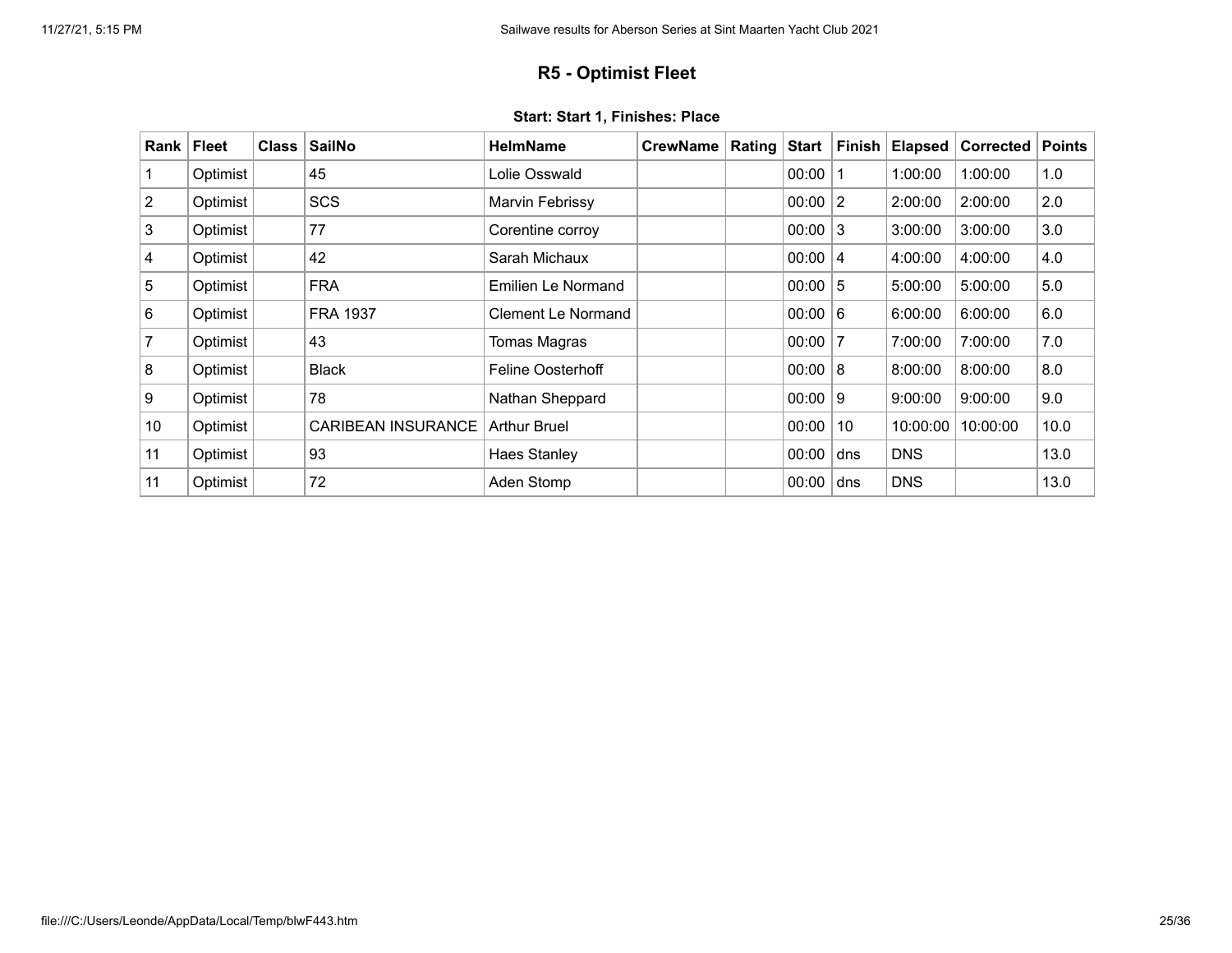## **R6 - Optimist Fleet**

<span id="page-25-0"></span>

| Rank           | <b>Fleet</b> | <b>Class</b> | <b>SailNo</b>             | <b>HelmName</b>           | <b>CrewName</b> | Rating | <b>Start</b> | <b>Finish</b>  | <b>Elapsed</b> | <b>Corrected</b> | <b>Points</b> |
|----------------|--------------|--------------|---------------------------|---------------------------|-----------------|--------|--------------|----------------|----------------|------------------|---------------|
|                | Optimist     |              | 42                        | Sarah Michaux             |                 |        | 00:00        | -1             | 1:00:00        | 1:00:00          | 1.0           |
| $\overline{2}$ | Optimist     |              | 45                        | Lolie Osswald             |                 |        | 00:00        | $\overline{2}$ | 2:00:00        | 2:00:00          | 2.0           |
| 3              | Optimist     |              | 77                        | Corentine corroy          |                 |        | 00:00        | 3              | 3:00:00        | 3:00:00          | 3.0           |
| 4              | Optimist     |              | <b>Black</b>              | <b>Feline Oosterhoff</b>  |                 |        | 00:00        | 4              | 4:00:00        | 4:00:00          | 4.0           |
| 5              | Optimist     |              | <b>CARIBEAN INSURANCE</b> | <b>Arthur Bruel</b>       |                 |        | 00:00        | $5\,$          | 5:00:00        | 5:00:00          | 5.0           |
| 6              | Optimist     |              | <b>FRA</b>                | <b>Emilien Le Normand</b> |                 |        | 00:00        | 6              | 6:00:00        | 6:00:00          | 6.0           |
| 7              | Optimist     |              | <b>SCS</b>                | Marvin Febrissy           |                 |        | 00:00        | 7              | 7:00:00        | 7:00:00          | 7.0           |
| 8              | Optimist     |              | <b>FRA 1937</b>           | Clement Le Normand        |                 |        | 00:00        | 8              | 8:00:00        | 8:00:00          | 8.0           |
| 9              | Optimist     |              | 78                        | Nathan Sheppard           |                 |        | 00:00        | 9              | 9:00:00        | 9:00:00          | 9.0           |
| 10             | Optimist     |              | 43                        | Tomas Magras              |                 |        | 00:00        | 10             | 10:00:00       | 10:00:00         | 10.0          |
| 11             | Optimist     |              | 93                        | <b>Haes Stanley</b>       |                 |        | 00:00        | dns            | <b>DNS</b>     |                  | 13.0          |
| 11             | Optimist     |              | 72                        | Aden Stomp                |                 |        | 00:00        | dns            | <b>DNS</b>     |                  | 13.0          |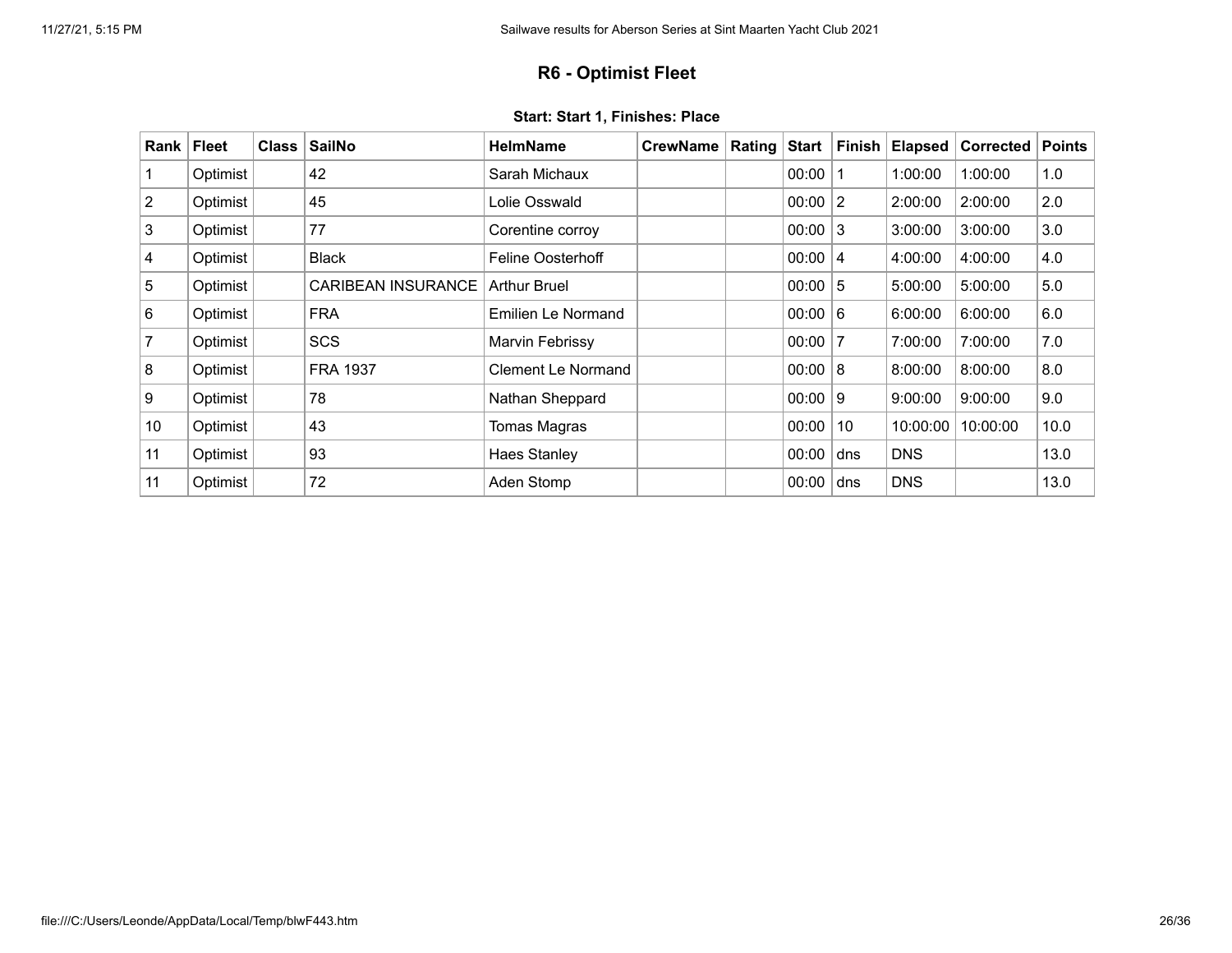## **R7 - Optimist Fleet**

<span id="page-26-0"></span>

| Rank           | <b>Fleet</b> | <b>Class</b> | <b>SailNo</b>             | <b>HelmName</b>           | <b>CrewName</b> | Rating | <b>Start</b> | <b>Finish</b> | <b>Elapsed</b> | <b>Corrected</b> | <b>Points</b> |
|----------------|--------------|--------------|---------------------------|---------------------------|-----------------|--------|--------------|---------------|----------------|------------------|---------------|
|                | Optimist     |              | 77                        | Corentine corroy          |                 |        | 00:00        | 1             | 1:00:00        | 1:00:00          | 1.0           |
| $\overline{2}$ | Optimist     |              | <b>SCS</b>                | Marvin Febrissy           |                 |        | 00:00        | 2             | 2:00:00        | 2:00:00          | 2.0           |
| 3              | Optimist     |              | 45                        | Lolie Osswald             |                 |        | 00:00        | 3             | 3:00:00        | 3:00:00          | 3.0           |
| 4              | Optimist     |              | 42                        | Sarah Michaux             |                 |        | 00:00        | 4             | 4:00:00        | 4:00:00          | 4.0           |
| 5              | Optimist     |              | <b>FRA</b>                | Emilien Le Normand        |                 |        | 00:00        | $5\,$         | 5:00:00        | 5:00:00          | 5.0           |
| 6              | Optimist     |              | <b>FRA 1937</b>           | <b>Clement Le Normand</b> |                 |        | 00:00        | 6             | 6:00:00        | 6:00:00          | 6.0           |
| 7              | Optimist     |              | <b>CARIBEAN INSURANCE</b> | <b>Arthur Bruel</b>       |                 |        | 00:00        | 7             | 7:00:00        | 7:00:00          | 7.0           |
| 8              | Optimist     |              | 43                        | Tomas Magras              |                 |        | 00:00        | 8             | 8:00:00        | 8:00:00          | 8.0           |
| 9              | Optimist     |              | 78                        | Nathan Sheppard           |                 |        | 00:00        | 9             | 9:00:00        | 9:00:00          | 9.0           |
| 10             | Optimist     |              | <b>Black</b>              | <b>Feline Oosterhoff</b>  |                 |        | 00:00        | 10            | 10:00:00       | 10:00:00         | 10.0          |
| 11             | Optimist     |              | 93                        | <b>Haes Stanley</b>       |                 |        | 00:00        | dns           | <b>DNS</b>     |                  | 13.0          |
| 11             | Optimist     |              | 72                        | Aden Stomp                |                 |        | 00:00        | dns           | <b>DNS</b>     |                  | 13.0          |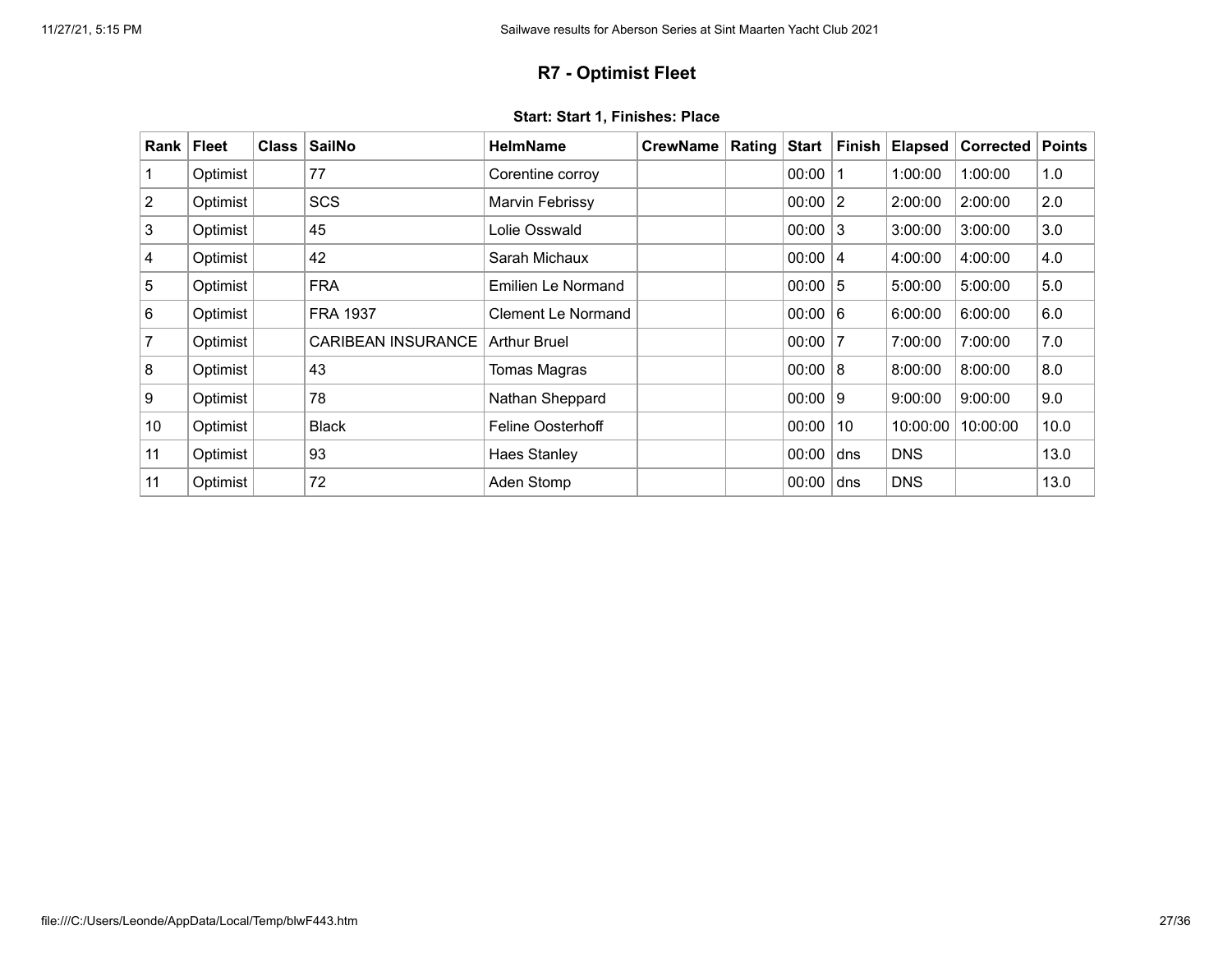## **R8 - Optimist Fleet**

<span id="page-27-0"></span>

| Rank           | <b>Fleet</b> | <b>Class</b> | <b>SailNo</b>             | <b>HelmName</b>          | <b>CrewName</b> | Rating | <b>Start</b> | <b>Finish</b>  | <b>Elapsed</b> | Corrected | <b>Points</b> |
|----------------|--------------|--------------|---------------------------|--------------------------|-----------------|--------|--------------|----------------|----------------|-----------|---------------|
|                | Optimist     |              | 77                        | Corentine corroy         |                 |        | 00:00        |                | 1:00:00        | 1:00:00   | 1.0           |
| $\overline{2}$ | Optimist     |              | 45                        | Lolie Osswald            |                 |        | 00:00        | $\overline{2}$ | 2:00:00        | 2:00:00   | 2.0           |
| 3              | Optimist     |              | <b>SCS</b>                | Marvin Febrissy          |                 |        | 00:00        | 3              | 3:00:00        | 3:00:00   | 3.0           |
| 4              | Optimist     |              | <b>FRA 1937</b>           | Clement Le Normand       |                 |        | 00:00        | $\overline{4}$ | 4:00:00        | 4:00:00   | 4.0           |
| 5              | Optimist     |              | <b>FRA</b>                | Emilien Le Normand       |                 |        | 00:00        | 5              | 5:00:00        | 5:00:00   | 5.0           |
| 6              | Optimist     |              | 42                        | Sarah Michaux            |                 |        | 00:00        | 6              | 6:00:00        | 6:00:00   | 6.0           |
| 7              | Optimist     |              | <b>CARIBEAN INSURANCE</b> | <b>Arthur Bruel</b>      |                 |        | 00:00        | 7              | 7:00:00        | 7:00:00   | 7.0           |
| 8              | Optimist     |              | 43                        | Tomas Magras             |                 |        | 00:00        | 8              | 8:00:00        | 8:00:00   | 8.0           |
| 9              | Optimist     |              | 78                        | Nathan Sheppard          |                 |        | 00:00        | 9              | 9:00:00        | 9:00:00   | 9.0           |
| 10             | Optimist     |              | <b>Black</b>              | <b>Feline Oosterhoff</b> |                 |        | 00:00        | 10             | 10:00:00       | 10:00:00  | 10.0          |
| 11             | Optimist     |              | 93                        | <b>Haes Stanley</b>      |                 |        | 00:00        | dns            | <b>DNS</b>     |           | 13.0          |
| 11             | Optimist     |              | 72                        | Aden Stomp               |                 |        | 00:00        | dns            | <b>DNS</b>     |           | 13.0          |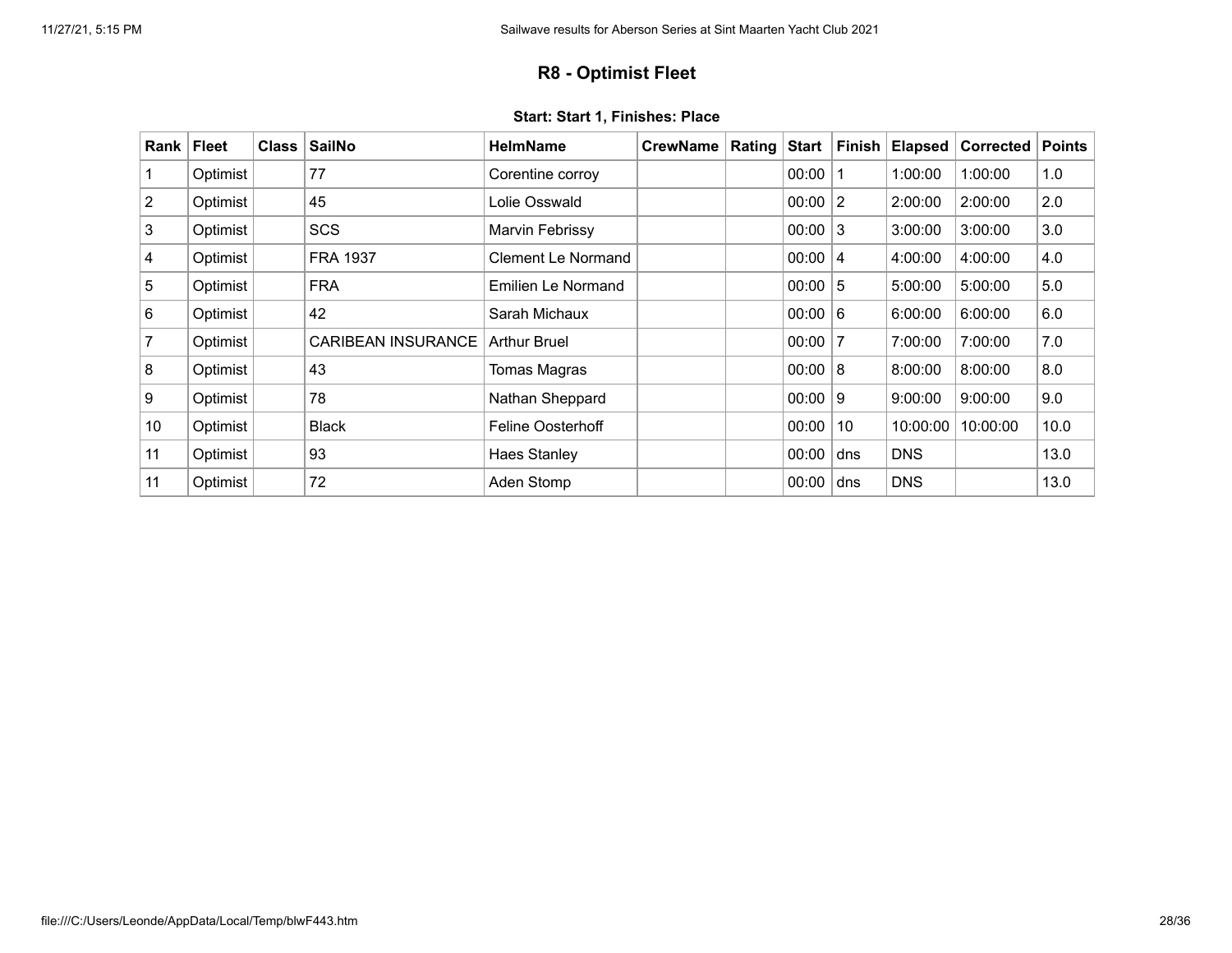## **R1 - RS Quest Fleet**

<span id="page-28-0"></span>

| Rank   Fleet |                 |      | Class   SailNo   HelmName   CrewName   Rating   Start   Finish   Elapsed   Corrected   Points |        |             |         |         |     |
|--------------|-----------------|------|-----------------------------------------------------------------------------------------------|--------|-------------|---------|---------|-----|
|              | <b>RS Quest</b> | 2000 | Antonin                                                                                       | Tibo   | 00:00       | 1:00:00 | 1:00:00 | 1.0 |
|              | <b>RS Quest</b> | 1990 | Louka                                                                                         | Melina | $00:00$   2 | 2:00:00 | 2:00:00 | 2.0 |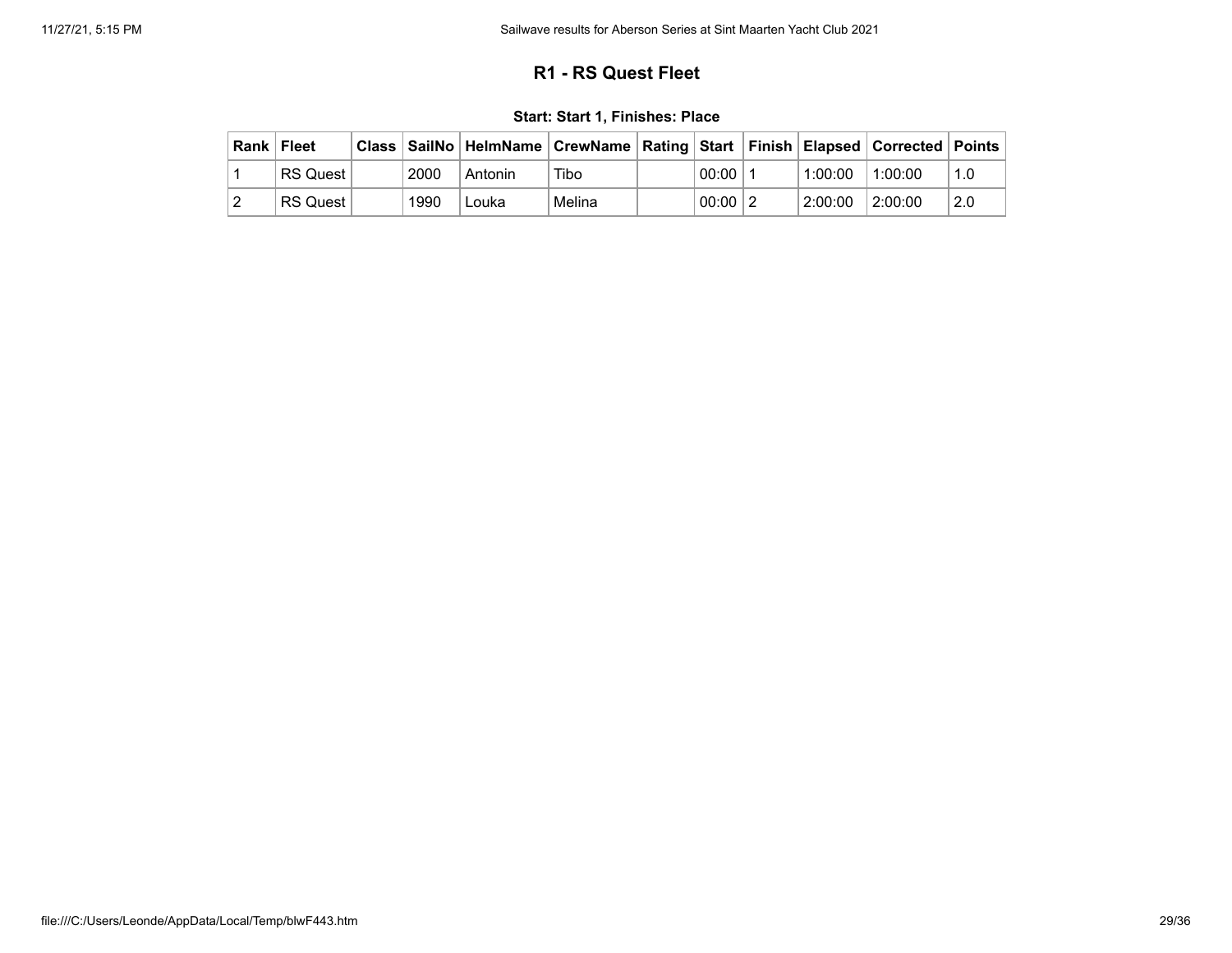## **R2 - RS Quest Fleet**

|  |  |  |  |  | Start: Start 1, Finishes: Place |
|--|--|--|--|--|---------------------------------|
|--|--|--|--|--|---------------------------------|

<span id="page-29-0"></span>

| Rank   Fleet |                 |      |         | Class   SailNo   HelmName   CrewName   Rating   Start   Finish   Elapsed   Corrected   Points |             |         |         |     |
|--------------|-----------------|------|---------|-----------------------------------------------------------------------------------------------|-------------|---------|---------|-----|
|              | <b>RS Quest</b> | 2000 | Antonin | Tibo                                                                                          | 00:00       | 1:00:00 | 1:00:00 | 1.0 |
|              | <b>RS Quest</b> | 1990 | Louka   | Melina                                                                                        | $00:00$   2 | 2:00:00 | 2:00:00 | 2.0 |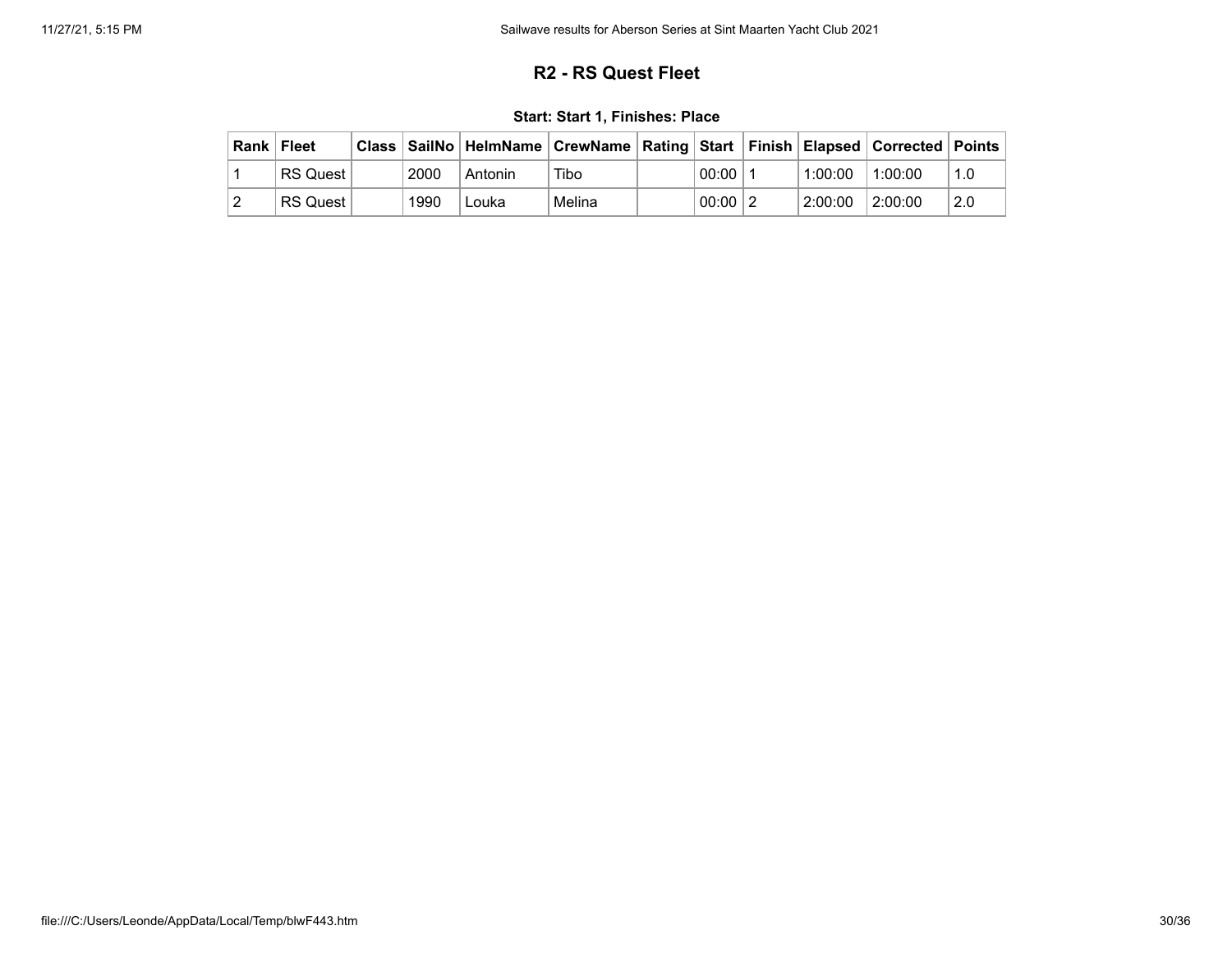## **R3 - RS Quest Fleet**

|  |  |  |  |  | Start: Start 1, Finishes: Place |
|--|--|--|--|--|---------------------------------|
|--|--|--|--|--|---------------------------------|

<span id="page-30-0"></span>

| Rank   Fleet |                 |      | Class   SailNo   HelmName   CrewName   Rating   Start   Finish   Elapsed   Corrected   Points |        |             |         |         |     |
|--------------|-----------------|------|-----------------------------------------------------------------------------------------------|--------|-------------|---------|---------|-----|
|              | <b>RS Quest</b> | 2000 | Antonin                                                                                       | Tibo   | 00:00       | 1:00:00 | 1:00:00 | 1.0 |
|              | <b>RS Quest</b> | 1990 | Louka                                                                                         | Melina | $00:00$   2 | 2:00:00 | 2:00:00 | 2.0 |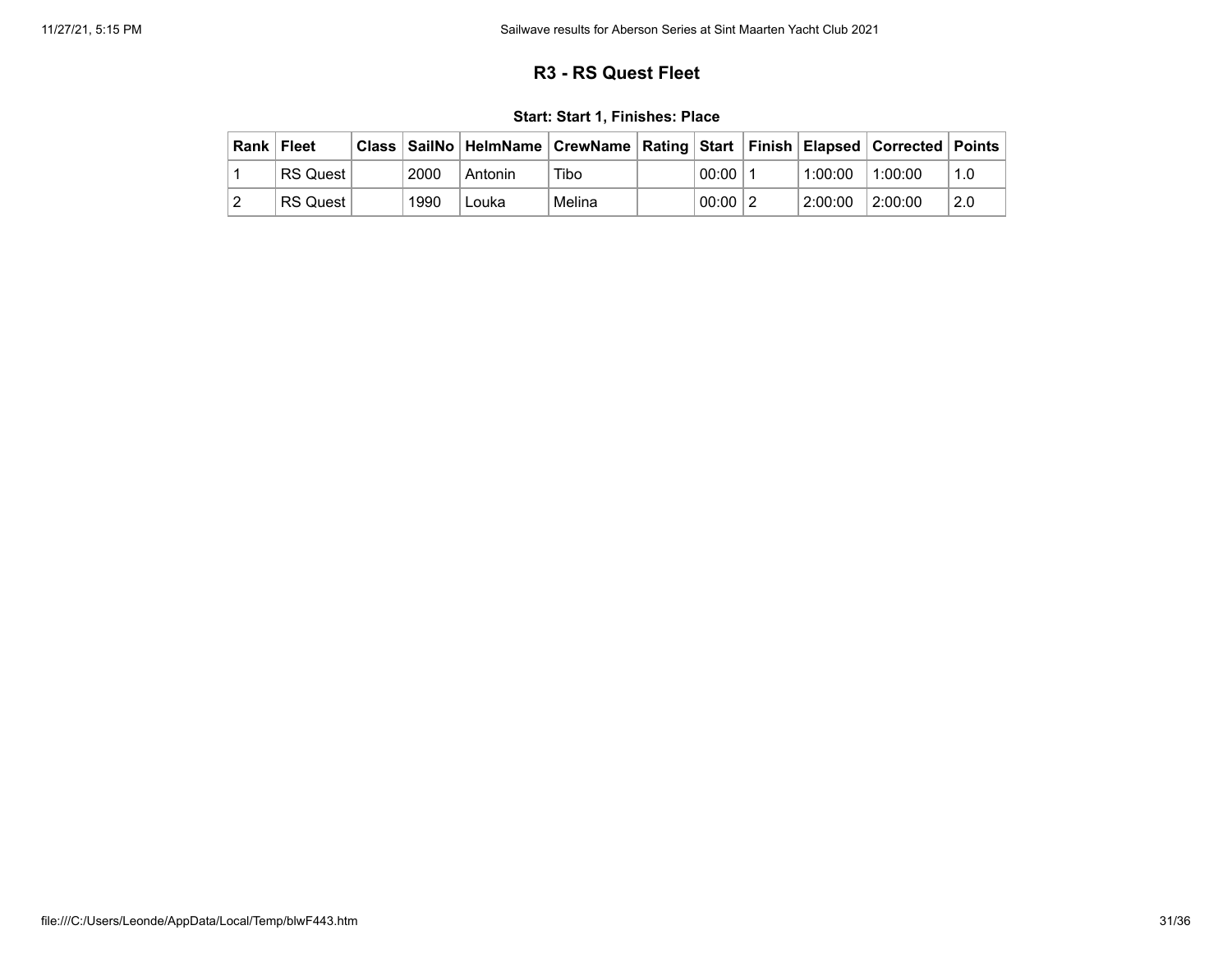## **R4 - RS Quest Fleet**

|  |  |  |  |  | Start: Start 1, Finishes: Place |
|--|--|--|--|--|---------------------------------|
|--|--|--|--|--|---------------------------------|

<span id="page-31-0"></span>

| Rank   Fleet |                 |      |         | Class   SailNo   HelmName   CrewName   Rating   Start   Finish   Elapsed   Corrected   Points |             |         |         |     |
|--------------|-----------------|------|---------|-----------------------------------------------------------------------------------------------|-------------|---------|---------|-----|
|              | <b>RS Quest</b> | 2000 | Antonin | Tibo                                                                                          | 00:00       | 1:00:00 | 1:00:00 | 1.0 |
|              | <b>RS Quest</b> | 1990 | Louka   | Melina                                                                                        | $00:00$   2 | 2:00:00 | 2:00:00 | 2.0 |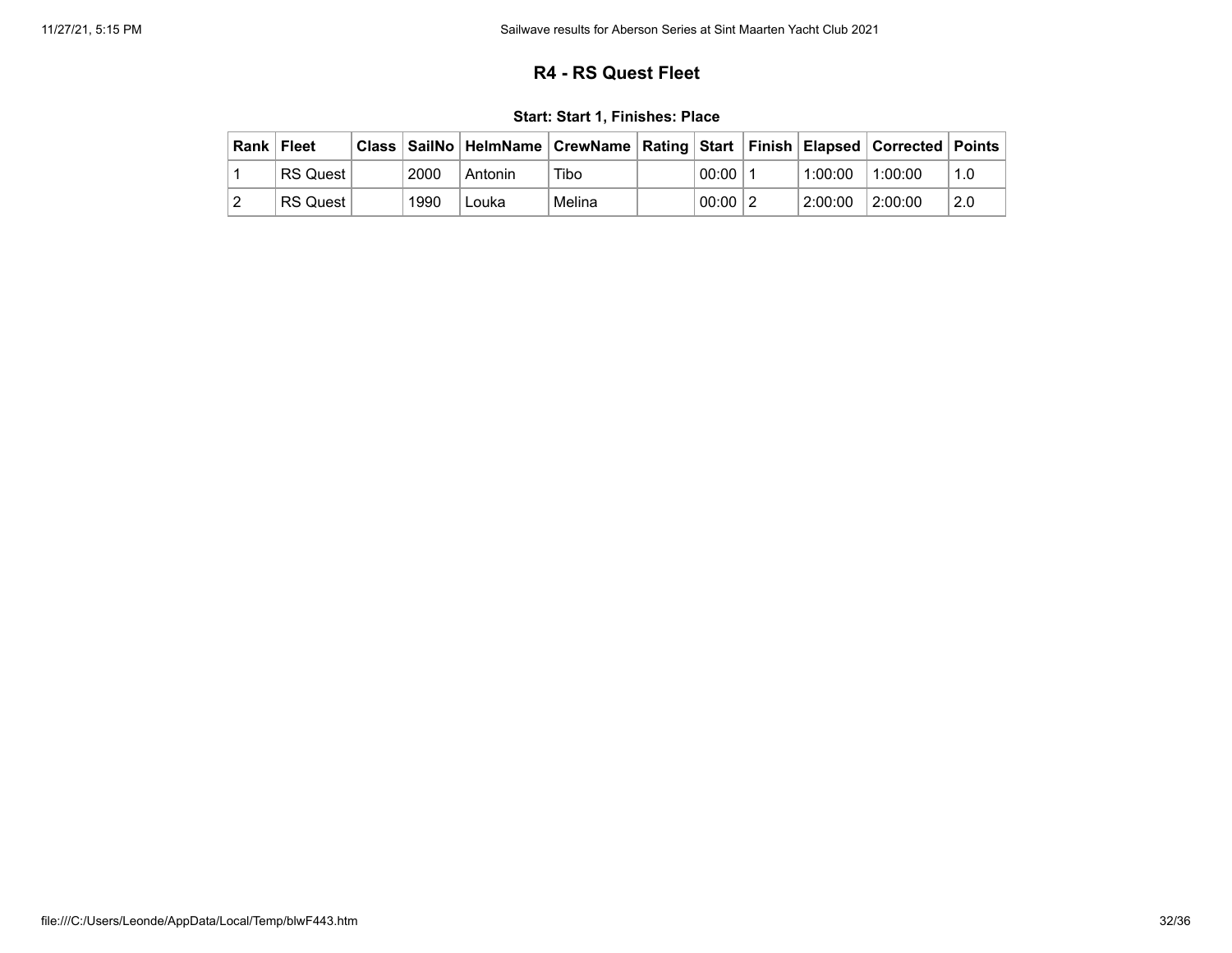## **R5 - RS Quest Fleet**

|  |  |  |  |  | Start: Start 1, Finishes: Place |
|--|--|--|--|--|---------------------------------|
|--|--|--|--|--|---------------------------------|

<span id="page-32-0"></span>

| Rank   Fleet |                 |      |         | Class   SailNo   HelmName   CrewName   Rating   Start   Finish   Elapsed   Corrected   Points |             |         |         |     |
|--------------|-----------------|------|---------|-----------------------------------------------------------------------------------------------|-------------|---------|---------|-----|
|              | <b>RS Quest</b> | 2000 | Antonin | Tibo                                                                                          | 00:00       | 1:00:00 | 1:00:00 | 1.0 |
|              | <b>RS Quest</b> | 1990 | Louka   | Melina                                                                                        | $00:00$   2 | 2:00:00 | 2:00:00 | 2.0 |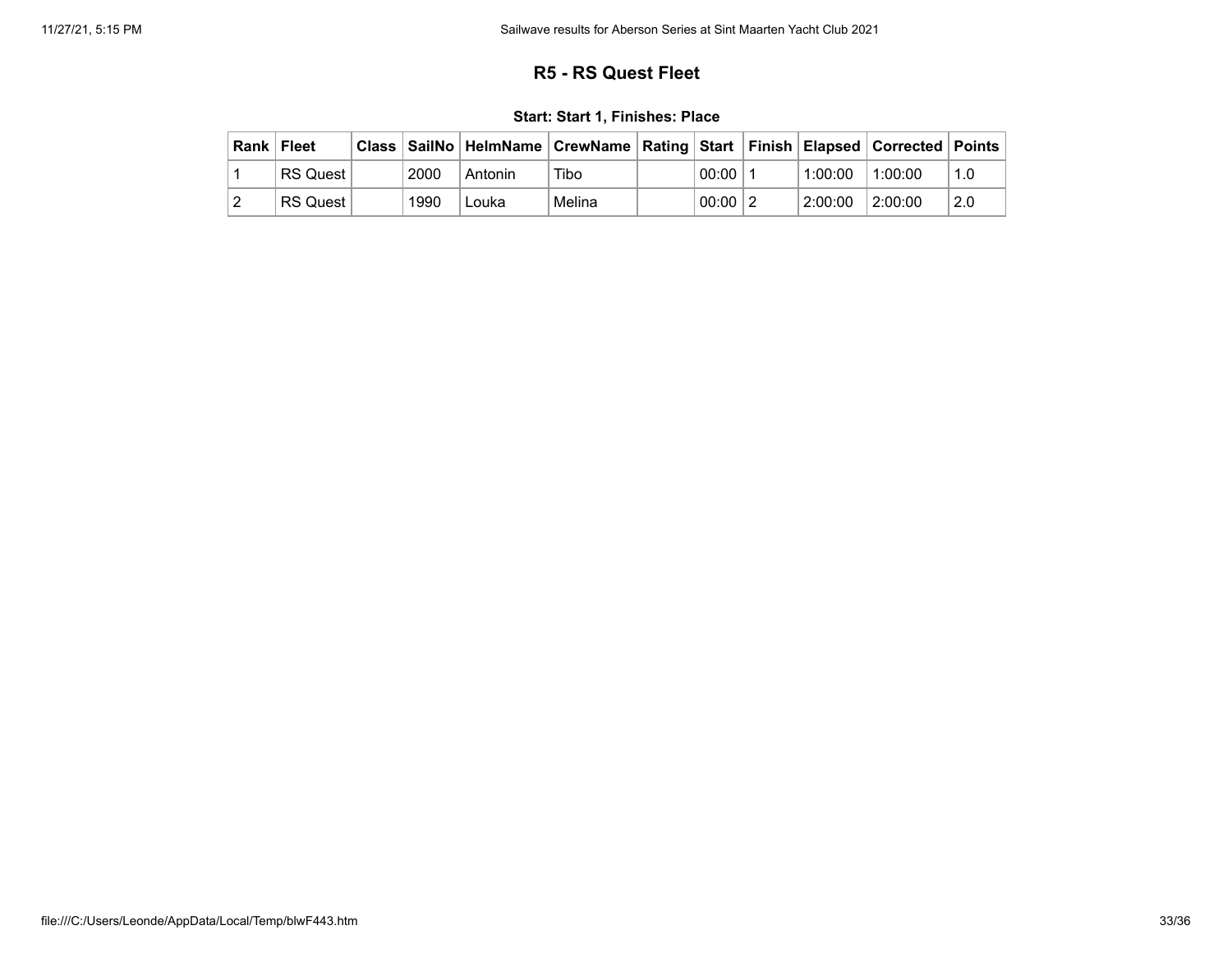## **R6 - RS Quest Fleet**

|  |  |  |  |  | Start: Start 1, Finishes: Place |
|--|--|--|--|--|---------------------------------|
|--|--|--|--|--|---------------------------------|

<span id="page-33-0"></span>

| Rank   Fleet |                 |      |         | Class   SailNo   HelmName   CrewName   Rating   Start   Finish   Elapsed   Corrected   Points |             |         |         |     |
|--------------|-----------------|------|---------|-----------------------------------------------------------------------------------------------|-------------|---------|---------|-----|
|              | <b>RS Quest</b> | 2000 | Antonin | Tibo                                                                                          | 00:00       | 1:00:00 | 1:00:00 | 1.0 |
|              | <b>RS Quest</b> | 1990 | Louka   | Melina                                                                                        | $00:00$   2 | 2:00:00 | 2:00:00 | 2.0 |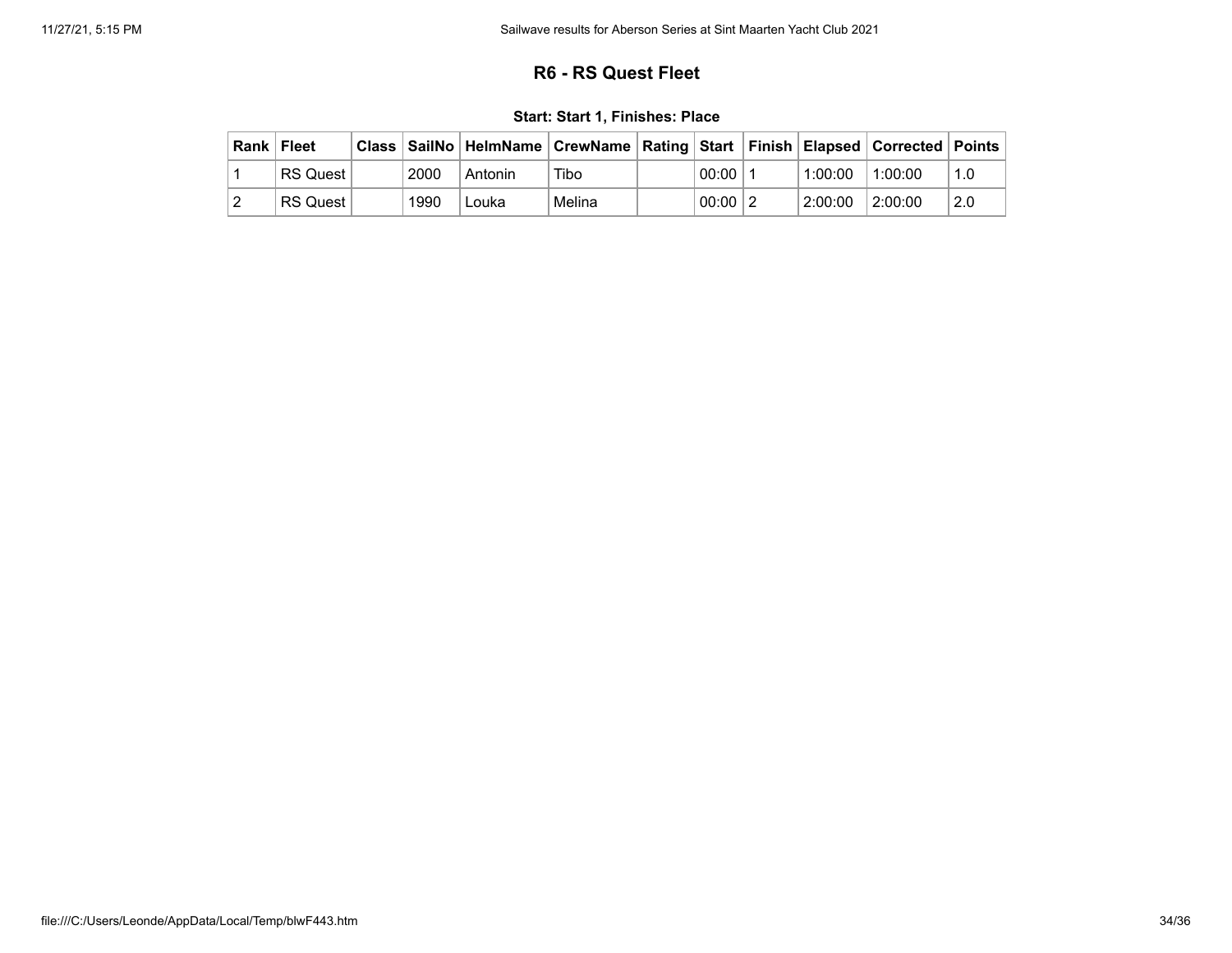## **R7 - RS Quest Fleet**

|  |  |  |  |  | Start: Start 1, Finishes: Place |
|--|--|--|--|--|---------------------------------|
|--|--|--|--|--|---------------------------------|

<span id="page-34-0"></span>

| Rank   Fleet |                 |      | Class   SailNo   HelmName   CrewName   Rating   Start   Finish   Elapsed   Corrected   Points |        |             |         |         |     |
|--------------|-----------------|------|-----------------------------------------------------------------------------------------------|--------|-------------|---------|---------|-----|
|              | <b>RS Quest</b> | 2000 | Antonin                                                                                       | Tibo   | 00:00       | 1:00:00 | 1:00:00 | 1.0 |
|              | <b>RS Quest</b> | 1990 | Louka                                                                                         | Melina | $00:00$   2 | 2:00:00 | 2:00:00 | 2.0 |